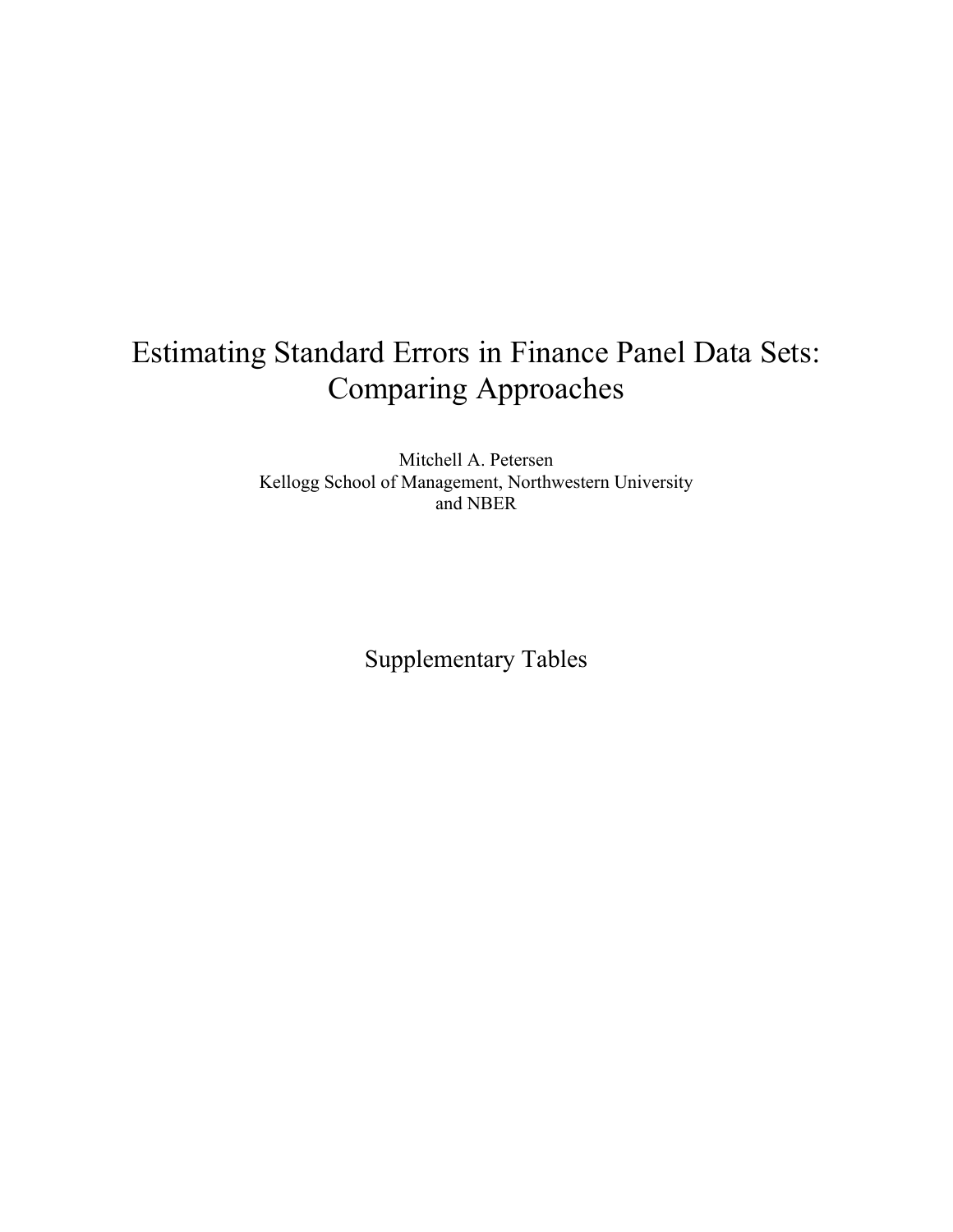## Table of Contents

| Estimation of a probit model with regular ("OLS") standard errors and standard errors<br>clustered by firm when the data contains fixed firm effect.                                                                                                                                                                                                                                                                               |
|------------------------------------------------------------------------------------------------------------------------------------------------------------------------------------------------------------------------------------------------------------------------------------------------------------------------------------------------------------------------------------------------------------------------------------|
| Estimation of a tobit model with regular ("OLS") standard errors and standard errors<br>clustered by firm when the data contains fixed firm effect.                                                                                                                                                                                                                                                                                |
| Table S3 Logit, Probit, and Tobit Standard Errors - OLS and Clustered Standard Errors  7<br>Estimation of a logit, a probit, and a tobit model with regular ("OLS") standard errors and<br>standard errors clustered by firm, clustered by time, and clustered by both firm and time<br>when the data contains both a fixed firm and time effect. This is a non-linear analog of the<br>results reported in Figure 7 of the paper. |
| Estimation of OLS standard errors, White standard errors, and standard errors clustered by<br>firm when there is a fixed firm effect. This is similar to Table 1 in the paper with the addition<br>White standard errors.                                                                                                                                                                                                          |
| Estimation of the intercept of the linear model along with OLS standard errors and standard<br>errors clustered by firm when the data contains a fixed firm effect.                                                                                                                                                                                                                                                                |
| Estimation of the mean squared errors (MSE) of the OLS standard errors, standard errors<br>clustered by firm, and Fama-MacBeth standard errors when the data contains a fixed firm<br>effect.                                                                                                                                                                                                                                      |
| Estimation of standard errors using the bootstrapped method when the data contains a fixed<br>firm effect. Samples are drawn one observation at a time or one cluster (firm) at a time.                                                                                                                                                                                                                                            |
| Estimation of OLS standard errors and standard errors clustered by firm when the data<br>contains both a fixed firm and time effect. The OLS regressions include a full set of time<br>dummies.                                                                                                                                                                                                                                    |

Table S9: Standard Errors with a Firm and Time Effect - Fama-MacBeth . . . . . . . . . . . . . . . . . 19 Estimation of Fama-MacBeth standard errors when the data contains both a fixed firm and time effect. The OLS regressions include a full set of time dummies.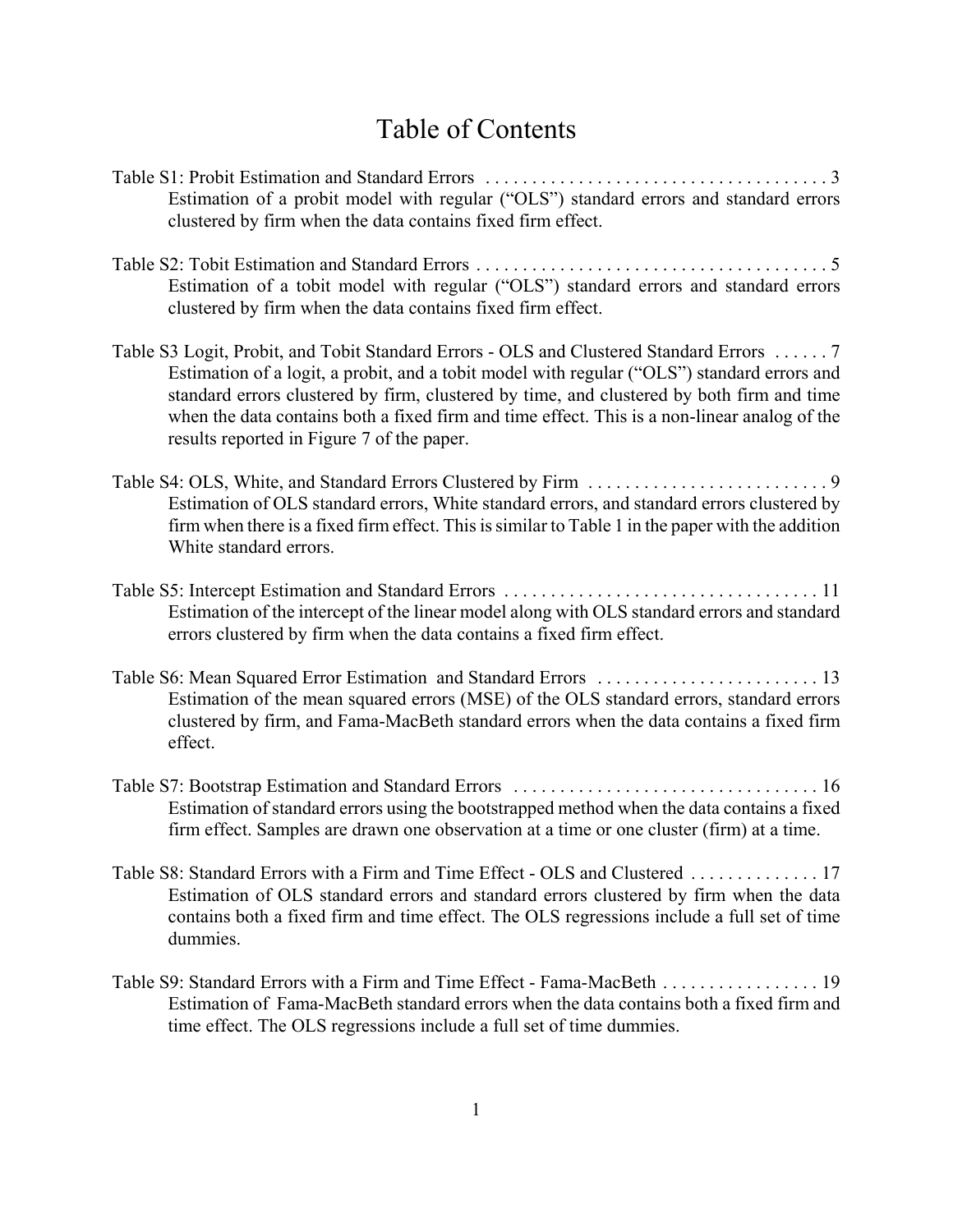- Table S10: Fama-MacBeth Standard Errors by Year . . . . . . . . . . . . . . . . . . . . . . . . . . . . . . . . . 20 Estimation of Fama-MacBeth standard errors when the data contains both a fixed firm effect, except the Fama-MacBeth procedure is implemented by running N time series regressions and using the estimated coefficient estimates to estimate the slope and its standard error.
- Table S11: Estimated Standard Errors with a Non-Fixed Time Effect . . . . . . . . . . . . . . . . . . . . 22 Estimation of OLS standard errors, Clustered standard errors, and Fama-MacBeth standard errors when there is a non-fixed time.
- Table S12: Estimating Standard Errors with an Unbalanced Panel OLS and Clustered . . . . . . 25 Estimation of OLS standard errors and standard errors clustered by firm when the data contains both a fixed firm effect and the panel is unbalanced (e.g. has a different number of years per firm).
- Table S13: Estimating Standard Errors with an Unbalanced Panel Fama-MacBeth . . . . . . . . 27 Estimation of Fama-MacBeth standard errors when the data contains both a fixed firm effect and the panel is unbalanced (e.g. has a different number of years per firm).
- Figure S1: Residuals and Independent Variables Auto-Correlations. . . . . . . . . . . . . . . . . . . . . 29 Figure contains the auto-correlation of the residuals and the eight independent variables from Table 7.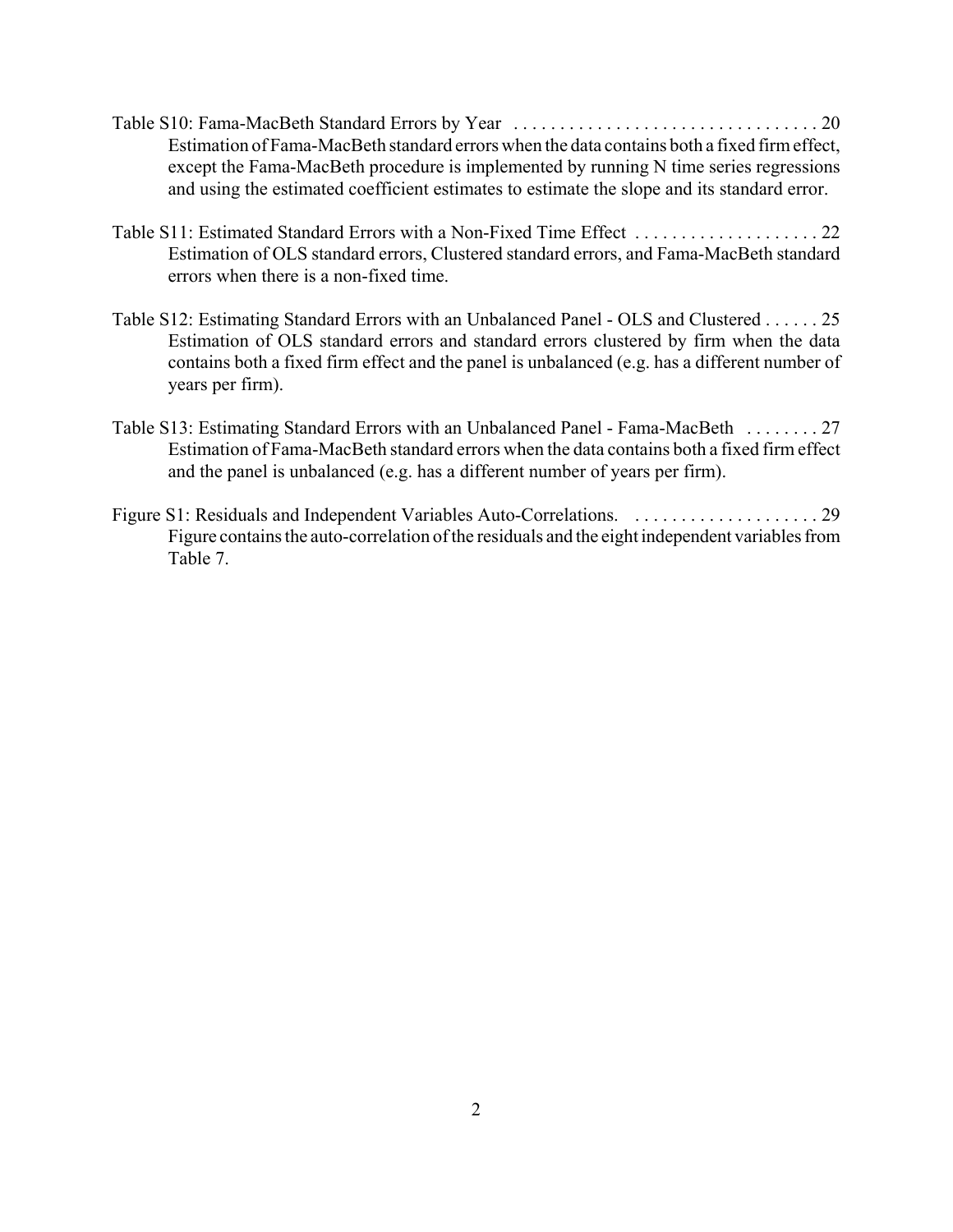| Avg $(\beta_{OLS})$<br>Std( $\beta_{OLS}$ )<br>Avg( $SEOLS$ )<br>$% Sig(T_{OLS})$<br>Avg $(SE_C)$<br>$%$ Sig(T <sub>c</sub> ) |       | Source of Independent Variable Volatility                    |                                                              |                                                              |                                                                |
|-------------------------------------------------------------------------------------------------------------------------------|-------|--------------------------------------------------------------|--------------------------------------------------------------|--------------------------------------------------------------|----------------------------------------------------------------|
|                                                                                                                               |       | 0%                                                           | 25%                                                          | 50%                                                          | 75%                                                            |
|                                                                                                                               | $0\%$ | 1.0018<br>0.0404<br>0.0403<br>[0.0110]<br>0.0403<br>[0.0112] | 1.0008<br>0.0408<br>0.0403<br>[0.0090]<br>0.0403<br>[0.0094] | 0.9996<br>0.0396<br>0.0403<br>[0.0102]<br>0.0403<br>[0.0104] | 1.0008<br>0.0408<br>0.0404<br>[0.0126]<br>0.0403<br>[0.0134]   |
| Source of Residual Volatility                                                                                                 | 25%   | 1.0013<br>0.0408<br>0.0403<br>[0.0114]<br>0.0410<br>[0.0100] | 0.9999<br>0.0461<br>0.0403<br>[0.0250]<br>0.0462<br>[0.0086] | 1.0009<br>0.0517<br>0.0404<br>[0.0462]<br>0.0510<br>[0.0100] | 1.0017<br>0.0565<br>0.0404<br>[0.0670]<br>0.0557<br>[0.0132]   |
|                                                                                                                               | 50%   | 1.0021<br>0.0435<br>0.0403<br>[0.0180]<br>0.0434<br>[0.0112] | 1.0002<br>0.0544<br>0.0403<br>[0.0574]<br>0.0529<br>[0.0116] | 1.0009<br>0.0619<br>0.0404<br>[0.0938]<br>0.0614<br>[0.0126] | 1.0022<br>0.0689<br>0.0404<br>[0.1296]<br>0.0694<br>[0.0102]   |
|                                                                                                                               | 75%   | 1.0010<br>0.0489<br>0.0403<br>[0.0346]<br>0.0482<br>[0.0122] | 1.0021<br>0.0623<br>0.0404<br>[0.0946]<br>0.0611<br>[0.0112] | 1.0023<br>0.0733<br>0.0404<br>[0.1558]<br>0.0726<br>[0.0114] | 1.0040<br>0.0856<br>0.0404<br>$[0.2232]$<br>0.0837<br>[0.0140] |

Supplementary Table 1: Estimating Probit Coefficients and Standard Errors with a Firm Effect Standard ("OLS") and Clustered Standard Errors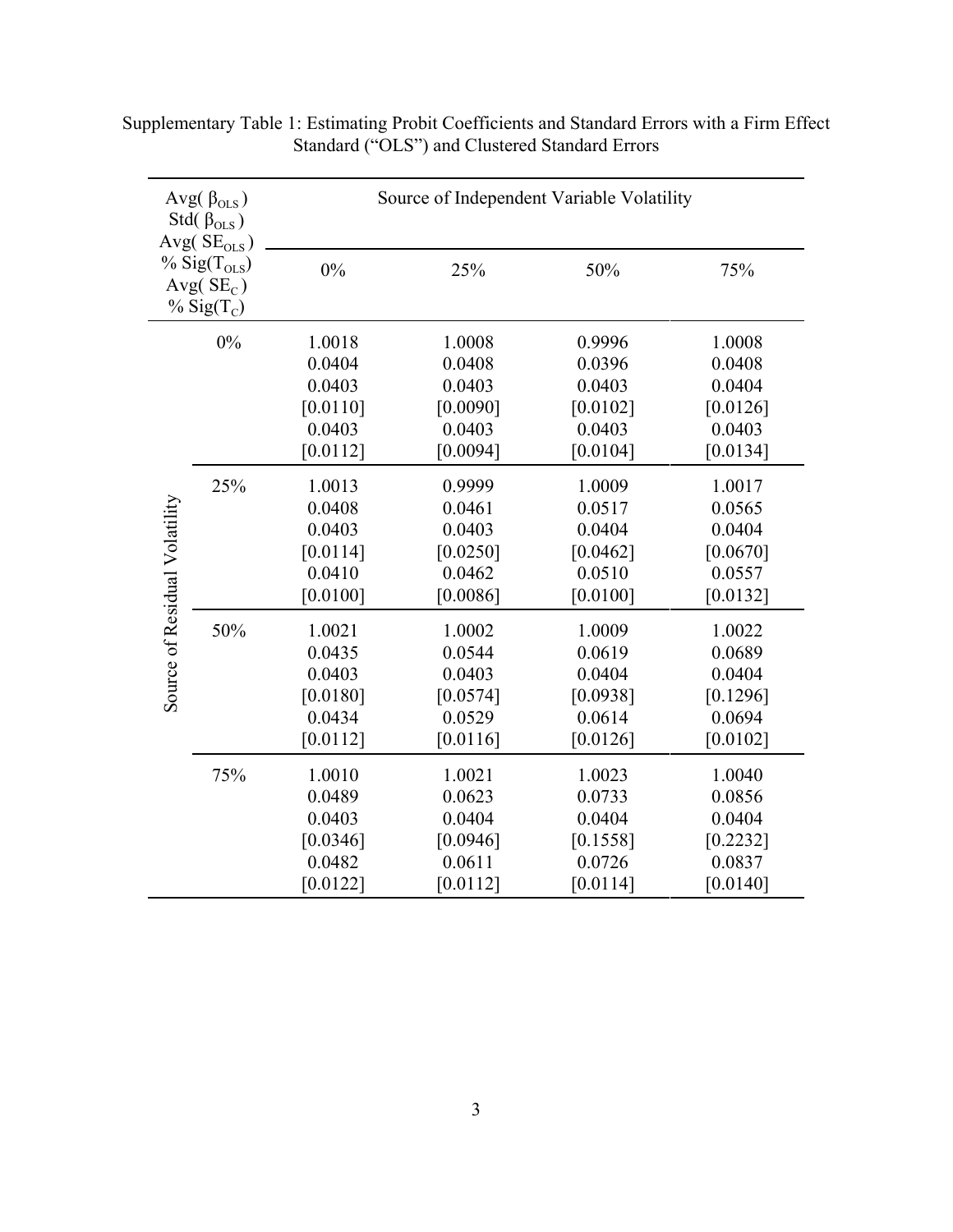The table contains estimates of the coefficient and standard errors from a probit model. As in Table 1, the results are based on 5,000 simulated panel data set each of which contains 500 firms and 10 years per firm. The independent variable and the residual are simulated as described in the paper (see equations 4 and 5). The latent variable, y, is created as described in equation 1. The dependent variable is coded as equal to one if y is greater than zero and zero otherwise. Since probit coefficients are only estimated up to a scaling factor, I scaled the data so that the true coefficient is one. The fraction of X's variance which is due to a firm specific component varies across the columns of the table from 0 percent (no firm effect) to 75 percent and the fraction of the residual variance which is due to a firm specific component varies across the rows of the table from 0 percent (no firm effect) to 75 percent. Each cell contains the average slope coefficient estimated by maximum likelihood and the standard deviation of this estimate. This is the true standard error of the estimated coefficient. The third entry is the unadjusted standard error estimated by maximum likelihood under the assumption that the residuals are independent. The percent of t-statistics based on this standard error which are significant at the one percent level (e.g.  $|t| > 2.58$ ) is reported in square brackets. The fifth entry is the average standard error clustered by firm (i.e. accounts for the possible correlation between observations of the same firm in different years). The percent of clustered t-statistics which are significant at the one percent level is reported in square brackets.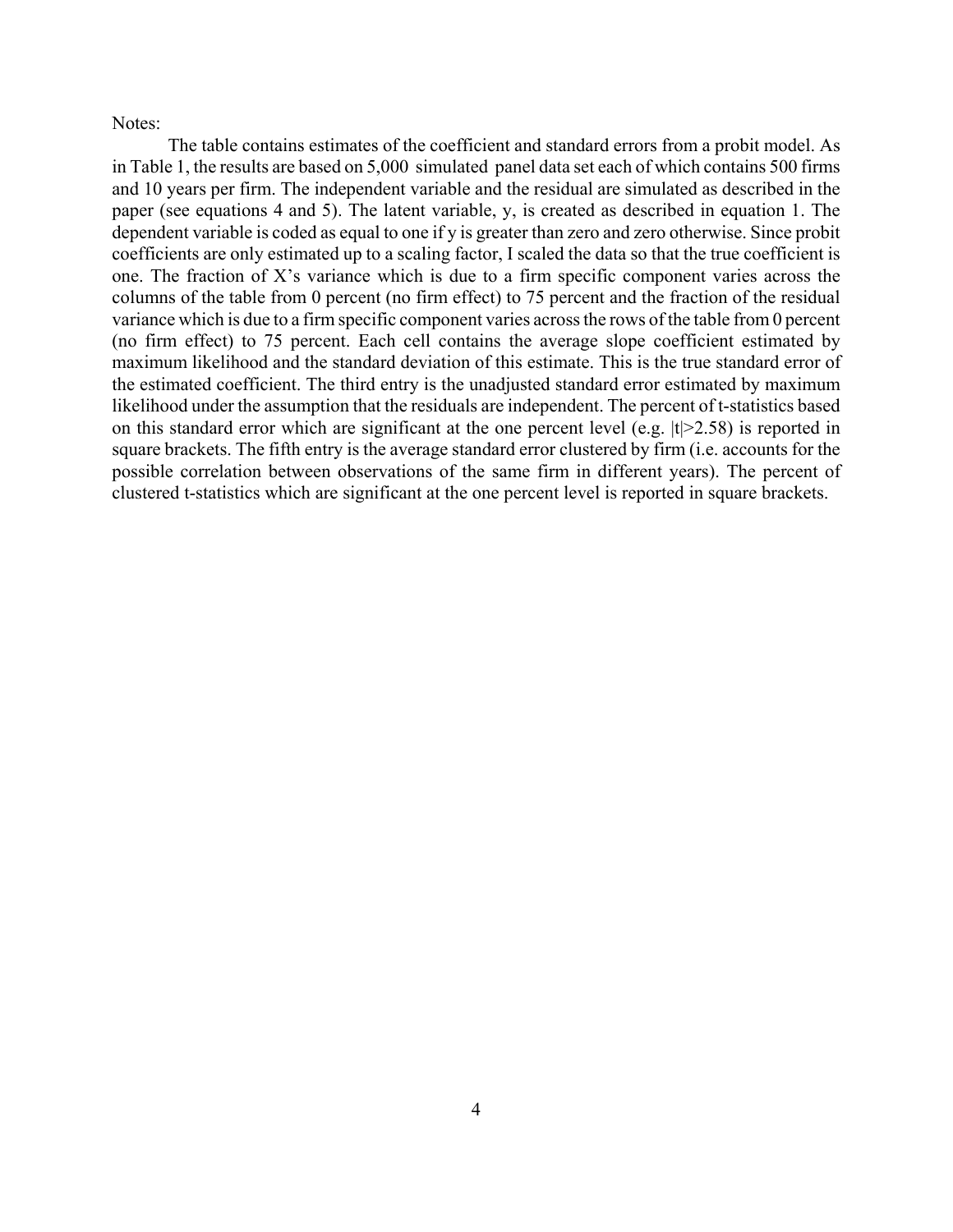| Avg( $\beta_{OLS}$ )<br>Std( $\beta_{OLS}$ )<br>Avg( $SE_{OLS}$ )<br>$\%$ Sig(ToLs)<br>Avg(SEc)<br>$%$ Sig(Tc) |       | Source of Independent Variable Volatility                    |                                                              |                                                              |                                                              |  |
|----------------------------------------------------------------------------------------------------------------|-------|--------------------------------------------------------------|--------------------------------------------------------------|--------------------------------------------------------------|--------------------------------------------------------------|--|
|                                                                                                                |       | 0%                                                           | 25%                                                          | 50%                                                          | 75%                                                          |  |
|                                                                                                                | $0\%$ | 1.0006<br>0.0303<br>0.0302<br>[0.0088]<br>0.0302<br>[0.0074] | 1.0001<br>0.0304<br>0.0302<br>[0.0114]<br>0.0302<br>[0.0112] | 0.9997<br>0.0303<br>0.0303<br>[0.0106]<br>0.0302<br>[0.0114] | 1.0002<br>0.0306<br>0.0303<br>[0.0116]<br>0.0302<br>[0.0112] |  |
| Source of Residual Volatility                                                                                  | 25%   | 1.0008<br>0.0301<br>0.0302<br>[0.0082]<br>0.0302<br>[0.0080] | 0.9995<br>0.0367<br>0.0302<br>[0.0328]<br>0.0370<br>[0.0108] | 0.9993<br>0.0427<br>0.0302<br>[0.0608]<br>0.0427<br>[0.0080] | 1.0004<br>0.0484<br>0.0303<br>[0.1102]<br>0.0479<br>[0.0118] |  |
|                                                                                                                | 50%   | 1.0005<br>0.0299<br>0.0302<br>[0.0092]<br>0.0303<br>[0.0098] | 1.0000<br>0.0440<br>0.0302<br>[0.0746]<br>0.0429<br>[0.0114] | 0.9992<br>0.0530<br>0.0302<br>[0.1346]<br>0.0526<br>[0.0134] | 0.9991<br>0.0605<br>0.0302<br>[0.2008]<br>0.0608<br>[0.0092] |  |
|                                                                                                                | 75%   | 0.9999<br>0.0310<br>0.0302<br>[0.0130]<br>0.0306<br>[0.0122] | 1.0001<br>0.0492<br>0.0302<br>[0.1204]<br>0.0486<br>[0.0098] | 1.0001<br>0.0623<br>0.0302<br>[0.2038]<br>0.0613<br>[0.0122] | 1.0001<br>0.0730<br>0.0302<br>[0.2882]<br>0.0722<br>[0.0118] |  |

Supplementary Table 2: Estimating Tobit Coefficients and Standard Errors with a Firm Effect Standard ("OLS") and Clustered Standard Errors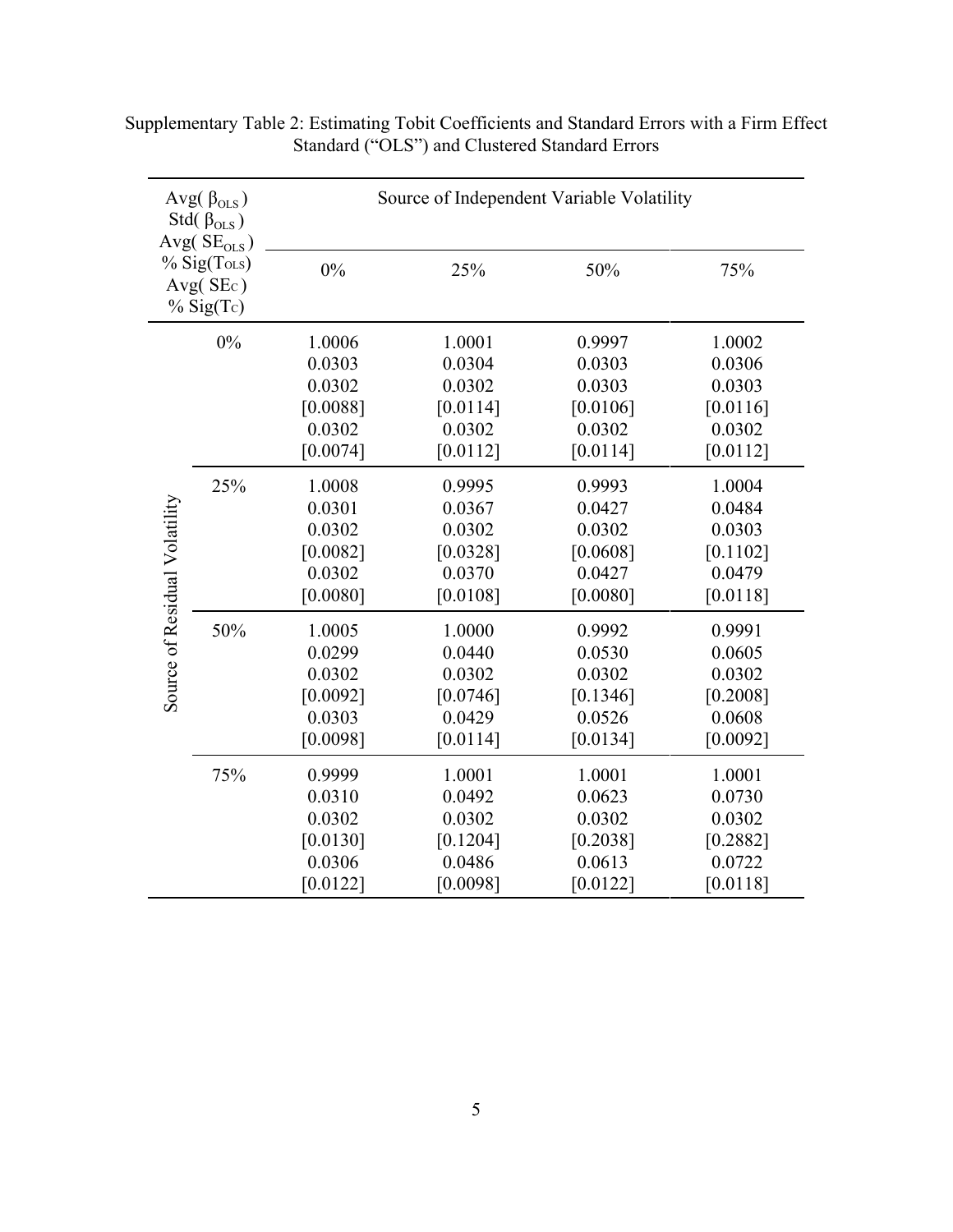The table contains estimates of the coefficient and standard errors from a tobit model. As in Table 1, the results are based on 5,000 simulated panel data set each of which contains 500 firms and 10 years per firm. The independent variable and the residual are simulated as described in the paper (see equations 4 and 5). The latent variable, y, is created as described in equation 1. The dependent variable is equal to y if y is greater than -1.5 and equal to -1.5 otherwise. Given the variance of y is 5, this means that on average 25 percent of the sample will be truncated. The fraction of X's variance which is due to a firm specific component varies across the columns of the table from 0 percent (no firm effect) to 75 percent and the fraction of the residual variance which is due to a firm specific component varies across the rows of the table from 0 percent (no firm effect) to 75 percent. Each cell contains the average slope coefficient estimated by maximum likelihood and the standard deviation of this estimate. This is the true standard error of the estimated coefficient. The third entry is the unadjusted standard error estimated by maximum likelihood under the assumption that the residuals are independent. The percent of t-statistics based on this standard error which are significant at the one percent level (e.g.  $|t| > 2.58$ ) is reported in square brackets. The fifth entry is the average standard error clustered by firm (i.e. accounts for the possible correlation between observations of the same firm in different years). The percent of clustered t-statistics which are significant at the one percent level is reported in square brackets.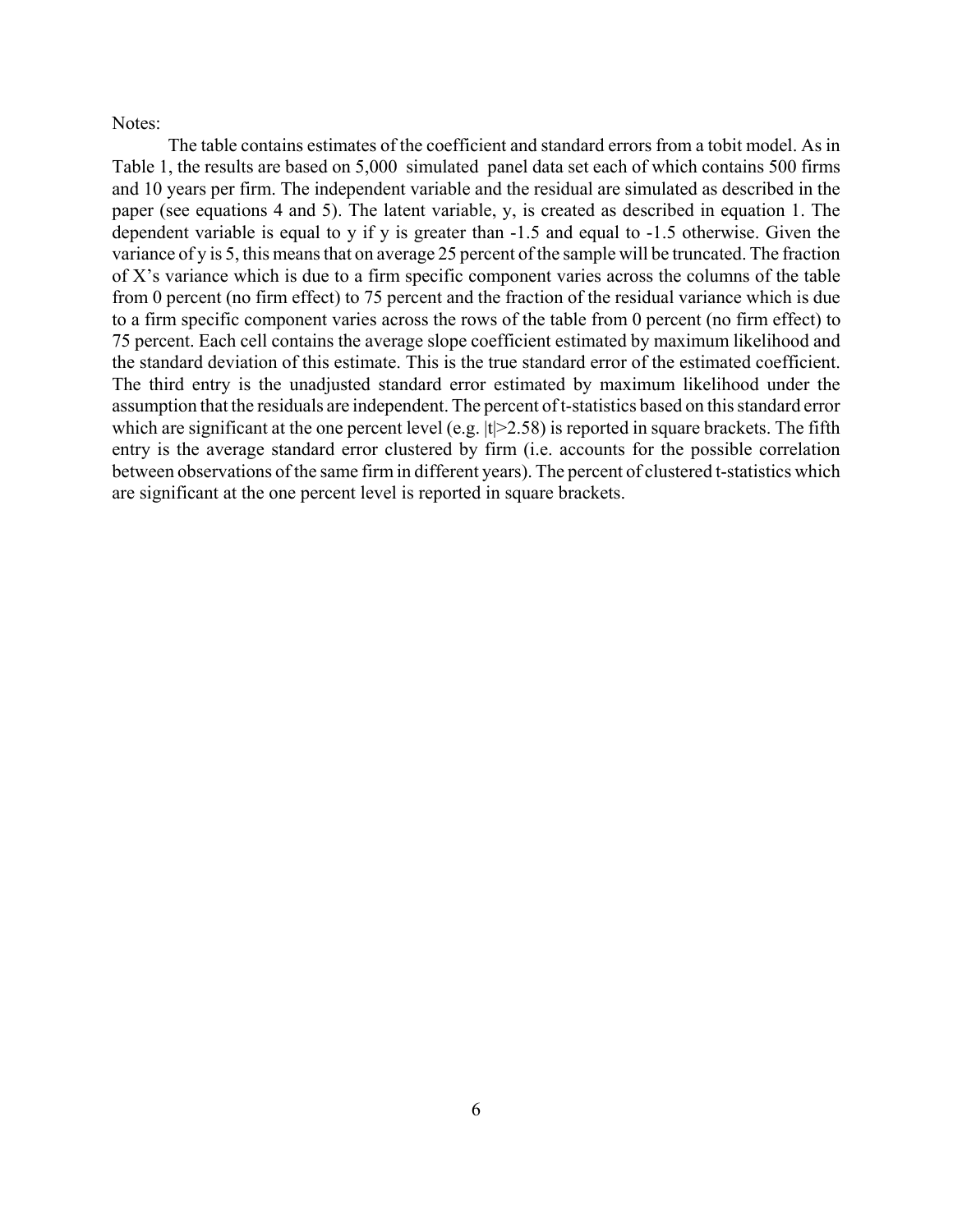| Avg $(\beta_{OLS})$<br>Std( $\beta_{OLS}$ )<br>Avg( $SE_{OLS}$ )<br>$\%$ Sig(T <sub>OLS</sub> )                                                  | Type of Estimation                                                                                       |                                                                                                          |                                                                                                          |  |
|--------------------------------------------------------------------------------------------------------------------------------------------------|----------------------------------------------------------------------------------------------------------|----------------------------------------------------------------------------------------------------------|----------------------------------------------------------------------------------------------------------|--|
| Avg( $SE_F$ )<br>$\%$ Sig(T <sub>F</sub> )<br>Avg( $SE_T$ )<br>$\%$ Sig(T <sub>T</sub> )<br>Avg(SE <sub>FT</sub> )<br>$\%$ Sig(T <sub>FT</sub> ) | Logit                                                                                                    | Probit                                                                                                   | Tobit                                                                                                    |  |
|                                                                                                                                                  | 1.0315<br>0.1092<br>0.0308<br>[0.4823]<br>0.0794<br>[0.0765]<br>0.0794<br>[0.0780]<br>0.1085<br>[0.0141] | 1.0067<br>0.1024<br>0.0287<br>[0.4679]<br>0.0745<br>[0.0687]<br>0.0744<br>[0.0697]<br>0.1017<br>[0.0124] | 1.0012<br>0.0957<br>0.0214<br>[0.5747]<br>0.0679<br>[0.0763]<br>0.0678<br>[0.0755]<br>0.0970<br>[0.0119] |  |

Supplementary Table 3: Estimating Logit, Probit, and Tobit Models with Standard ("OLS") and Clustered Standard Errors (data contains a firm and time effect)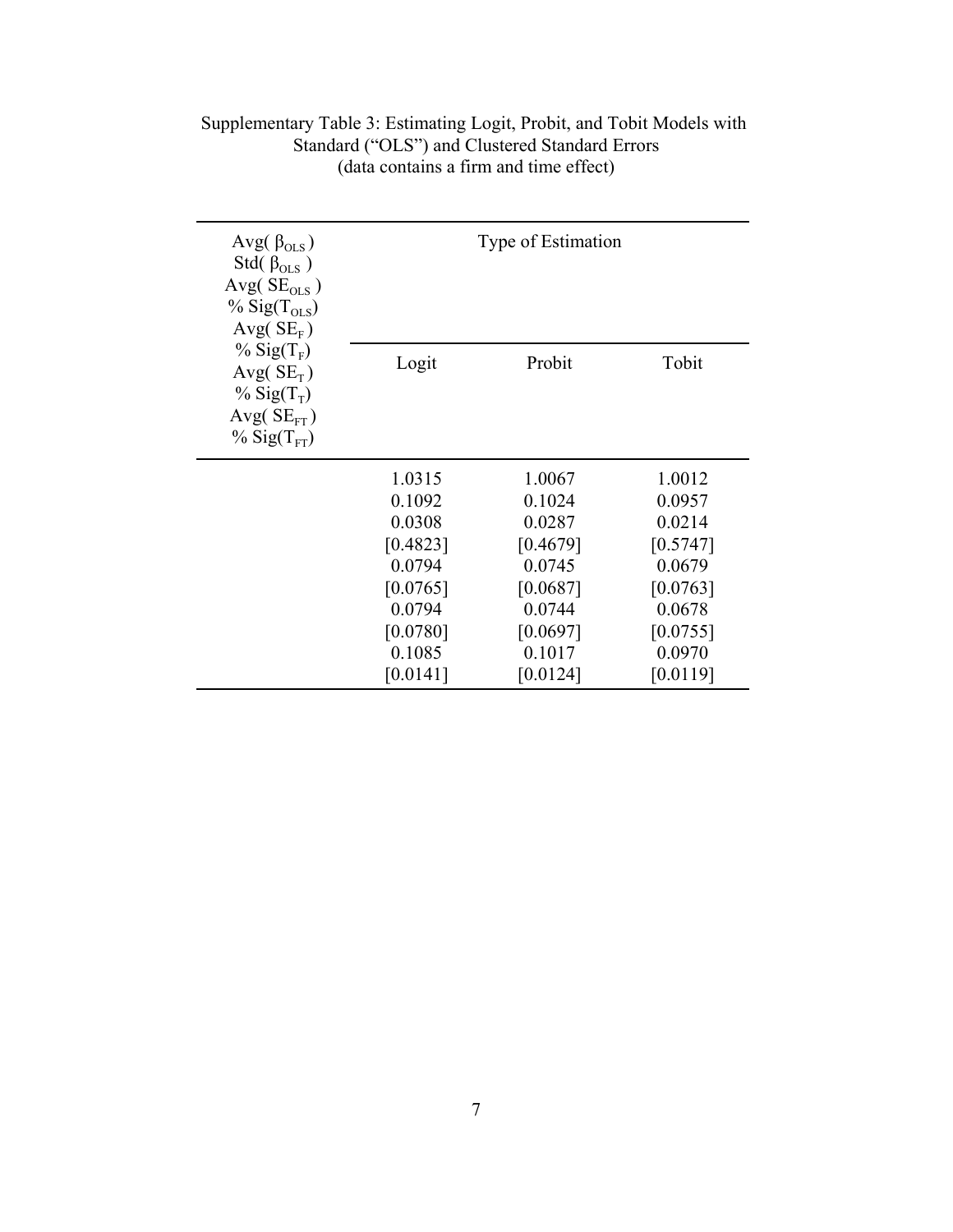The table contains estimates of the coefficient and standard errors from a logit, a probit, and a tobit model. The results are based on 5,000 simulated panel data set each of which contains 100 firms and 100 years per firm (similar to the intermediate example in Figure 7). The simulated data contains both a firm effect and a time effect. One third of the variability of the residual and the independent variable is due to the firm effect and one third of the variability is due to the time effect [e.g.  $V(\gamma)=V(\delta)=Var(\eta)$  and  $Var(\mu)=V(\zeta)=V(\nu)$ , see equation (17) in the paper]. The latent variable, y, is created as described in equation (1). In the case of the tobit model, the dependent variable is equal to y if y is greater than -1.5 and equal to -1.5 otherwise. Given the variance of y is 5, this means that on average 25 percent of the sample will be truncated. In the case of the logit and probit models, the dependent variable is equal to 1 if y is greater than zero and zero otherwise. Since probit and logit coefficients are only estimated up to a scaling factor, I scaled the data so that the true coefficient is one.

Each cell contains the average slope coefficient estimated by maximum likelihood and the standard deviation of this estimate. This is the true standard error of the estimated coefficient. The third entry is the unadjusted ("OLS") standard error estimated by maximum likelihood under the assumption that the residuals are independent. The percent of t-statistics based on this standard error which are significant at the one percent level (e.g.  $|t| > 2.58$ ) is reported in square brackets. The fifth and sixth entry are the average standard error clustered by firm (i.e. accounts for the possible correlation between observations of the same firm in different years) and the percent of t-statistics (clustered by firm) which are significant at the one percent level (reported in square brackets). The seventh and eighth entry are the average standard error clustered by time (i.e. accounts for the possible correlation between observations of the same year in different firms) and the percent of tstatistics (clustered by time) which are significant at the one percent level (reported in square brackets). The ninth and tenth entry are the average standard error clustered by firm and time (i.e. accounts for the possible correlation between observations of the same firm in different years and possible correlation between observations of the same year in different firms) and the percent of tstatistics (clustered by firm and time) which are significant at the one percent level (reported in square brackets).

Since the data has both a firm and time effect, the standard errors clustered by only firm or time are biased, and the unclustered standard errors are even more biased. The standard errors clustered by firm and time are unbiased and produce p-values which are correct.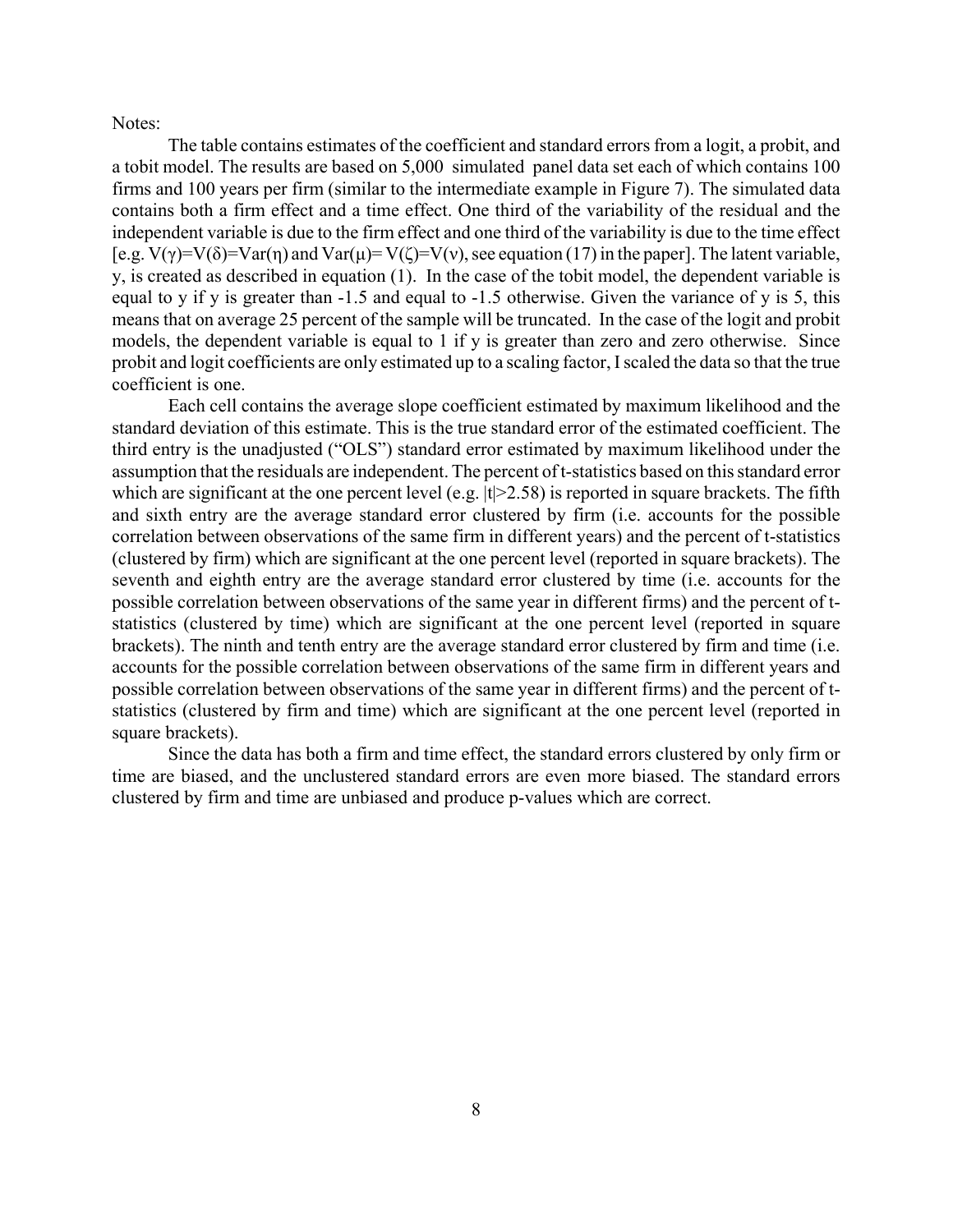| Avg( $\beta_{OLS}$ )<br>Std( $\beta_{OLS}$ )<br>Avg( $SEOLS$ )<br>% Sig $(T_{OLS})$<br>Avg $(SE_w)$<br>% Sig $(T_w)$<br>Avg( $SE_C$ )<br>% Sig $(T_c)$ |       | Source of Independent Variable Volatility                                          |                                                                                    |                                                                                      |                                                                                    |  |
|--------------------------------------------------------------------------------------------------------------------------------------------------------|-------|------------------------------------------------------------------------------------|------------------------------------------------------------------------------------|--------------------------------------------------------------------------------------|------------------------------------------------------------------------------------|--|
|                                                                                                                                                        |       | 0%                                                                                 | 25%                                                                                | 50%                                                                                  | 75%                                                                                |  |
|                                                                                                                                                        | $0\%$ | 1.0004<br>0.0286<br>0.0283<br>[0.0098]<br>0.0283<br>[0.0098]<br>0.0283<br>[0.0108] | 1.0003<br>0.0284<br>0.0283<br>[0.0092]<br>0.0283<br>[0.0088]<br>0.0282<br>[0.0096] | 1.0001<br>0.0278<br>0.0283<br>[0.0076]<br>0.0283<br>[0.0078]<br>0.0282<br>[0.0082]   | 0.9997<br>0.0285<br>0.0283<br>[0.0128]<br>0.0283<br>[0.0122]<br>0.0283<br>[0.0126] |  |
| Source of Residual Volatility                                                                                                                          | 25%   | 1.0003<br>0.0291<br>0.0283<br>[0.0122]<br>0.0283<br>[0.0124]<br>0.0282<br>[0.0122] | 1.0001<br>0.0351<br>0.0283<br>[0.0396]<br>0.0283<br>[0.0384]<br>0.0353<br>[0.0112] | 1.0000<br>0.0414<br>0.0283<br>[0.0764]<br>0.0283<br>[0.0752]<br>0.0411<br>[0.0110]   | 1.0004<br>0.0456<br>0.0283<br>[0.1068]<br>0.0283<br>[0.1074]<br>0.0462<br>[0.0126] |  |
|                                                                                                                                                        | 50%   | 0.9999<br>0.0283<br>0.0283<br>[0.0092]<br>0.0283<br>[0.0090]<br>0.0283<br>[0.0096] | 1.0011<br>0.0415<br>0.0283<br>[0.0784]<br>0.0283<br>[0.0786]<br>0.0411<br>[0.0096] | 1.0004<br>0.0514<br>0.0283<br>[0.1544]<br>0.0283<br>[0.1552]<br>0.0508<br>[0.0116]   | 1.0014<br>0.0598<br>0.0283<br>[0.2176]<br>0.0283<br>[0.2202]<br>0.0590<br>[0.0130] |  |
|                                                                                                                                                        | 75%   | 1.0005<br>0.0283<br>0.0283<br>[0.0096]<br>0.0283<br>[0.0098]<br>0.0283<br>[0.0096] | 1.0006<br>0.0460<br>0.0283<br>[0.1094]<br>0.0283<br>[0.1106]<br>0.0462<br>[0.0106] | 1.0000<br>0.0598<br>0.0283<br>[0.2218]<br>0.0282<br>$[0.2232]$<br>0.0589<br>[0.0124] | 0.9999<br>0.0690<br>0.0283<br>[0.2914]<br>0.0283<br>[0.2934]<br>0.0695<br>[0.0096] |  |

### Supplementary Table 4: Estimating Standard Errors with a Firm Effect OLS, White, and Clustered Standard Errors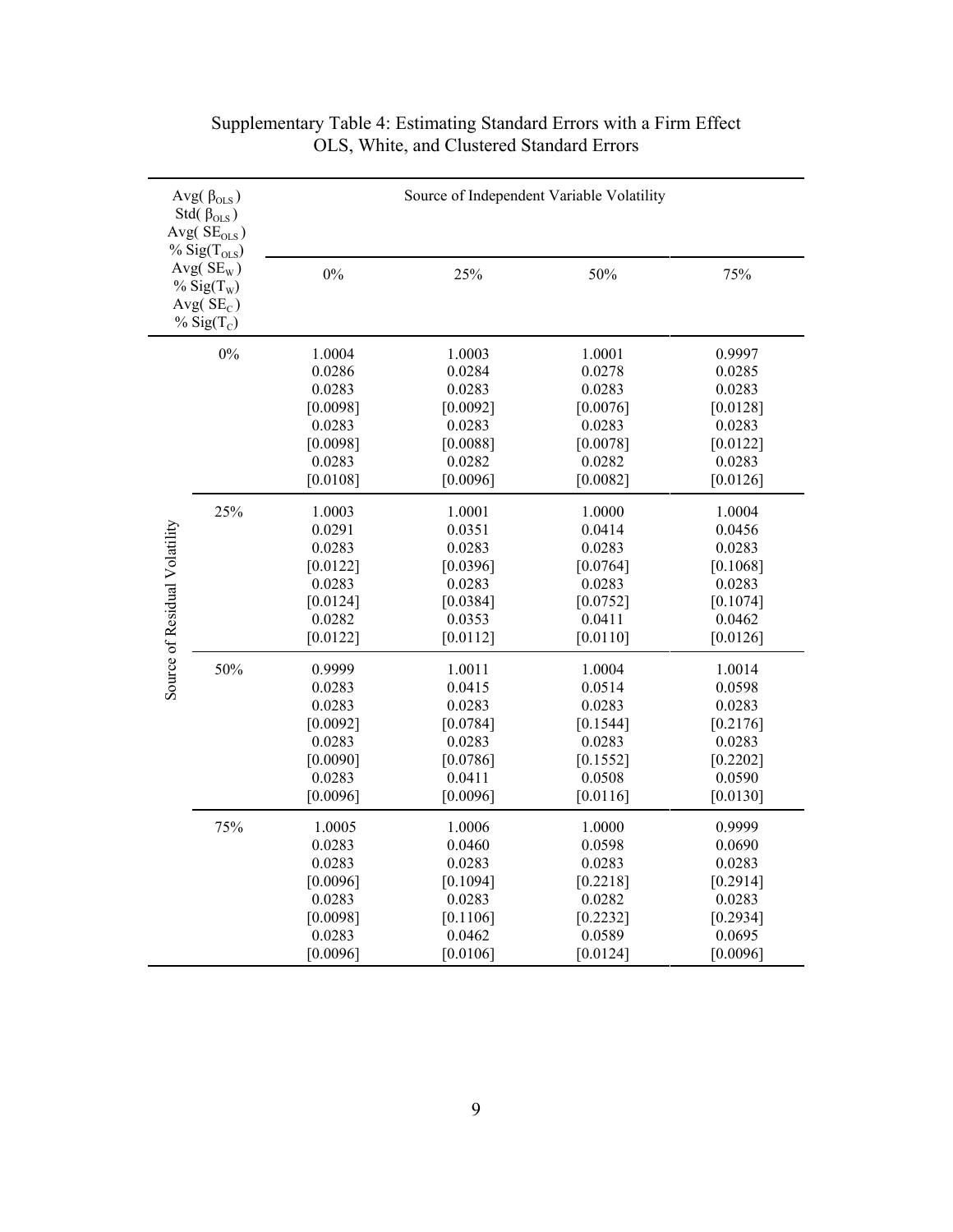The table contains estimates of the coefficient and standard errors based on 5,000 simulated panel data set each of which contains 500 firms and 10 years per firm. The true slope coefficient is 1, the standard deviation of the independent variable is 1 and the standard deviation of the error term is 2 (see equation 1). The independent variable and the residual are simulated as described in the paper (see equations 4 and 5). The fraction of X's variance which is due to a firm specific component  $[Var(\mu)/Var(X)]$  varies across the columns of the table from 0 percent (no firm effect) to 75 percent and the fraction of the residual variance which is due to a firm specific component  $[Var(\gamma)/Var(\varepsilon)]$ varies across the rows of the table from 0 percent (no firm effect) to 75 percent. Each cell contains the average slope coefficient estimated by OLS and the standard deviation of this estimate. This is the true standard error of the estimated coefficient. The third entry is the average standard error estimated by OLS. The percent of OLS t-statistics which are significant at the one percent level (e.g.  $|t|$  > 2.58) is reported in square brackets. The fifth entry is the average white error clustered by firm (i.e. standard errors which are robust to heteroscedasticty, but which are not robust to within cluster correlation). The percent of clustered t-statistics which are significant at the one percent level is reported in square brackets. The seventh entry is the average standard error clustered by firm (i.e. accounts for the possible correlation between observations of the same firm in different years). The percent of clustered t-statistics which are significant at the one percent level is reported in square brackets.

White standard errors, like OLS standard errors, are biased when there is a firm effect in the data. In this case, the White standard errors are identical to the OLS standard errors since the simulated data is homoscedastic.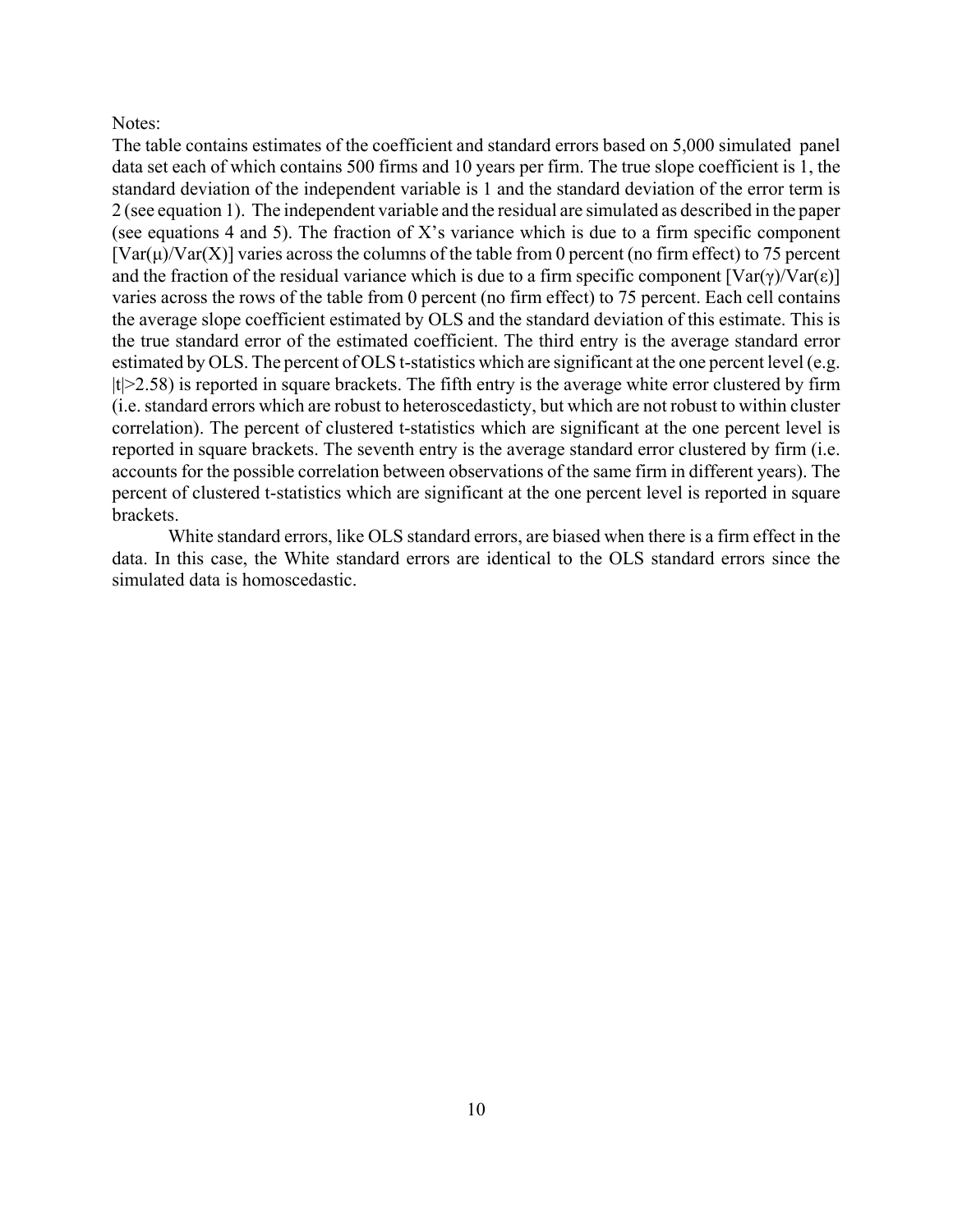| Avg $(\beta_{OLS})$<br>Std( $\beta_{OLS}$ )<br>Avg( $SEOLS$ )<br>$%$ Sig(T <sub>OLS</sub> )<br>Avg $(SE_C)$<br>% Sig $(T_c)$ |       | Source of Independent Variable Volatility |           |           |           |  |
|------------------------------------------------------------------------------------------------------------------------------|-------|-------------------------------------------|-----------|-----------|-----------|--|
|                                                                                                                              |       | 0%                                        | 25%       | 50%       | 75%       |  |
|                                                                                                                              | $0\%$ | $-0.0005$                                 | $-0.0005$ | $-0.0000$ | $-0.0001$ |  |
|                                                                                                                              |       | 0.0283                                    | 0.0283    | 0.0287    | 0.0287    |  |
|                                                                                                                              |       | 0.0283                                    | 0.0283    | 0.0283    | 0.0283    |  |
|                                                                                                                              |       | [0.0086]                                  | [0.0114]  | [0.0104]  | [0.0106]  |  |
|                                                                                                                              |       | 0.0283                                    | 0.0283    | 0.0283    | 0.0283    |  |
|                                                                                                                              |       | [0.0092]                                  | [0.0114]  | [0.0106]  | [0.0116]  |  |
|                                                                                                                              | 25%   | $-0.0004$                                 | $-0.0006$ | $-0.0004$ | $-0.0001$ |  |
|                                                                                                                              |       | 0.0504                                    | 0.0511    | 0.0506    | 0.0507    |  |
|                                                                                                                              |       | 0.0283                                    | 0.0283    | 0.0283    | 0.0283    |  |
|                                                                                                                              |       | [0.1474]                                  | [0.1532]  | [0.1488]  | [0.1516]  |  |
|                                                                                                                              |       | 0.0510                                    | 0.0510    | 0.0510    | 0.0510    |  |
|                                                                                                                              |       | [0.0100]                                  | [0.0100]  | [0.0106]  | [0.0108]  |  |
| Source of Residual Volatility                                                                                                | 50%   | $-0.0002$                                 | 0.0003    | 0.0012    | $-0.0004$ |  |
|                                                                                                                              |       | 0.0670                                    | 0.0662    | 0.0662    | 0.0664    |  |
|                                                                                                                              |       | 0.0283                                    | 0.0283    | 0.0283    | 0.0283    |  |
|                                                                                                                              |       | [0.2796]                                  | [0.2722]  | [0.2704]  | [0.2682]  |  |
|                                                                                                                              |       | 0.0663                                    | 0.0663    | 0.0663    | 0.0663    |  |
|                                                                                                                              |       | [0.0114]                                  | [0.0104]  | [0.0090]  | [0.0114]  |  |
|                                                                                                                              | 75%   | 0.0011                                    | $-0.0011$ | 0.0022    | 0.0002    |  |
|                                                                                                                              |       | 0.0795                                    | 0.0785    | 0.0796    | 0.0786    |  |
|                                                                                                                              |       | 0.0283                                    | 0.0283    | 0.0283    | 0.0283    |  |
|                                                                                                                              |       | [0.3664]                                  | [0.3554]  | [0.3620]  | [0.3588]  |  |
|                                                                                                                              |       | 0.0787                                    | 0.0787    | 0.0787    | 0.0787    |  |
|                                                                                                                              |       | [0.0110]                                  | [0.0098]  | [0.0102]  | [0.0092]  |  |

Supplementary Table 5: Estimating the Intercept and its Standard Errors with a Firm Effect OLS and Clustered Standard Errors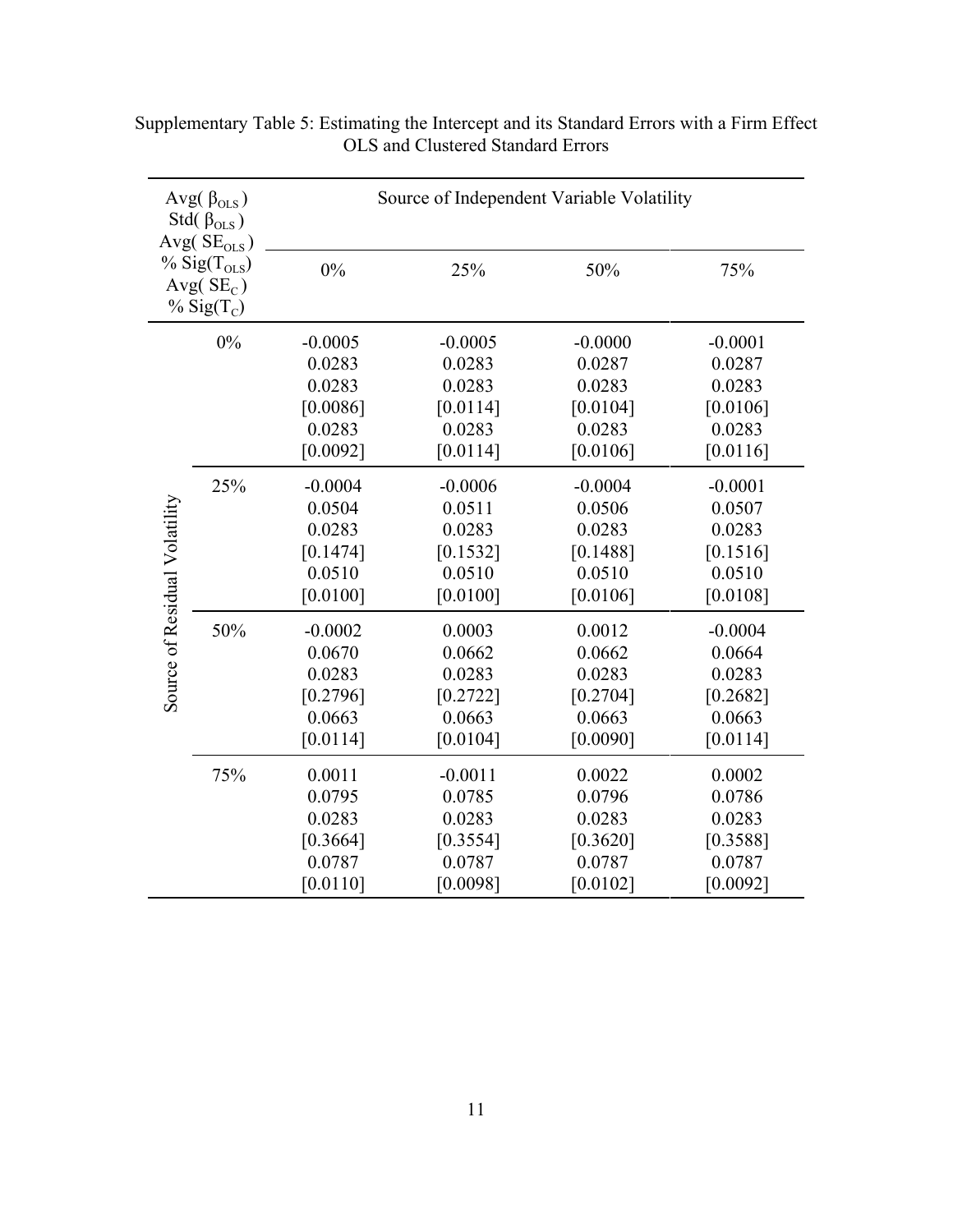The table contains estimates of the intercept and standard errors based on 5,000 simulated panel data set each of which contains 500 firms and 10 years per firm. The independent variable and the residual are simulated as described in the paper (see equations 4 and 5). The true intercept is zero. The fraction of X's variance which is due to a firm specific component varies across the columns of the table from 0 percent (no firm effect) to 75 percent and the fraction of the residual variance which is due to a firm specific component varies across the rows of the table from 0 percent (no firm effect) to 75 percent. Each cell contains the average intercept coefficient estimated by OLS and the standard deviation of this estimate. This is the true standard error of the estimated coefficient. The third entry is the average standard error estimated by OLS. The percent of OLS tstatistics which are significant at the one percent level (e.g.  $|t| > 2.58$ ) is reported in square brackets. The fifth entry is the average standard error clustered by firm (i.e. accounts for the possible correlation between observations of the same firm in different years). The percent of clustered tstatistics which are significant at the one percent level is reported in square brackets.

The results in this table differ from the results and intuition in Table 1 of the paper, even though the data structure is the same. In this table, the OLS standard errors are biased when the residuals are correlated, independent of the correlation of the independent variable (X in equation 1). This table, however, reports the standard errors of the intercept, not the slope. The intercept variable is always one for every firm, and thus the persistence of this variable is very high. This is why the bias in the standard error of the intercept is a function only of the serial correlation in the residual.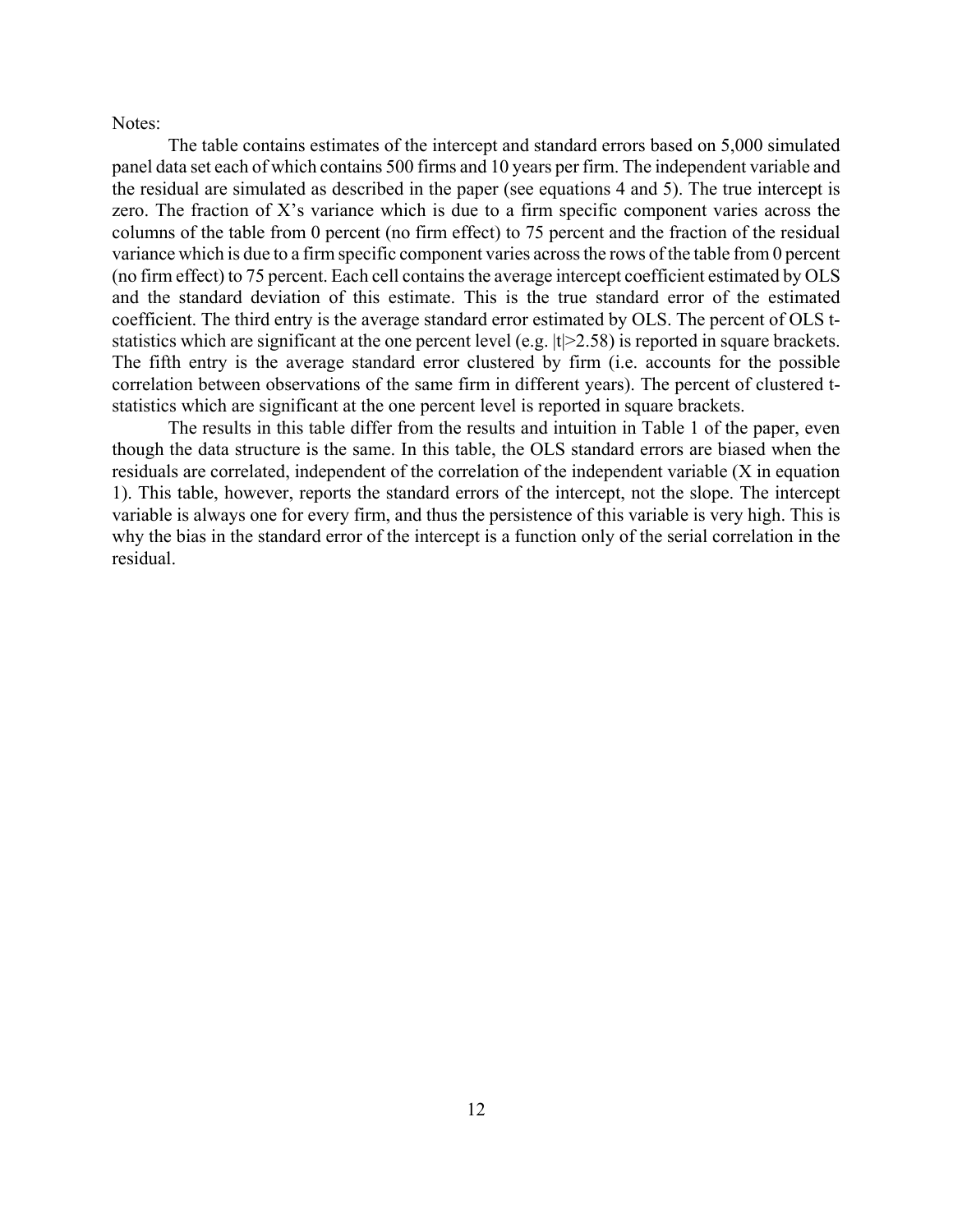| <b>MSE</b><br>Variance<br>$Bias^2$<br>99% CI |       | Source of Independent Variable Volatility |                                        |                                        |                                        |  |
|----------------------------------------------|-------|-------------------------------------------|----------------------------------------|----------------------------------------|----------------------------------------|--|
|                                              |       | 0%                                        | 25%                                    | 50%                                    | 75%                                    |  |
|                                              | $0\%$ | 0.0000<br>0.0000<br>0.0000<br>[0.9902]    | 0.0000<br>0.0000<br>0.0000<br>[0.9912] | 0.0000<br>0.0000<br>0.0000<br>[0.9906] | 0.0001<br>0.0001<br>0.0000<br>[0.9906] |  |
| Source of Residual Volatility                | 25%   | 0.0000<br>0.0000<br>0.0000<br>[0.9884]    | 0.0050<br>0.0000<br>0.0050<br>[0.9652] | 0.0168<br>0.0000<br>0.0167<br>[0.9322] | 0.0326<br>0.0001<br>0.0325<br>[0.8826] |  |
|                                              | 50%   | 0.0000<br>0.0000<br>0.0000<br>[0.9876]    | 0.0168<br>0.0000<br>0.0168<br>[0.9230] | 0.0516<br>0.0001<br>0.0516<br>[0.8466] | 0.0953<br>0.0001<br>0.0952<br>[0.7924] |  |
|                                              | 75%   | 0.0001<br>0.0001<br>0.0000<br>[0.9872]    | 0.0328<br>0.0001<br>0.0328<br>[0.8910] | 0.0954<br>0.0001<br>0.0954<br>[0.7770] | 0.1712<br>0.0001<br>0.1711<br>[0.7094] |  |

Supplementary Table 6: Mean Squared Error of Standard Error Estimation with a Firm Effect Panel A: OLS Standard Errors

Notes: The first entry of the table contains the mean squared error (MSE) of the OLS standard errors. The MSE is the sum of the variance of the estimate and the bias squared, which are reported in the second and third entries in the table. The MSE, the variance of the estimate and the bias squared are all multiplied by 100. The true value of the standard error is the reported in equation (7) of the paper and depends upon the fraction of the variance of the independent and the residual which is due to the firm effect (e.g.  $\rho_x$  and  $\rho_r$ ). The underlying data structure is the same as in Table 1.

$$
MSE = E[(\hat{\sigma} - \sigma)^{2}]
$$
  
=  $E[(\hat{\sigma} - \bar{\sigma})^{2} - (\bar{\sigma} - \sigma)^{2}]$   
=  $Var(\hat{\sigma}) - Bias(\hat{\sigma})^{2}$  (1)

The fourth entry in the tables is the coverage ratio of the 99% confidence interval. This is the percent of t-statistics (based on the estimated coefficients and standard error) which are less than 2.58 in absolute value. If the standard errors are correct, this should be 0.9900.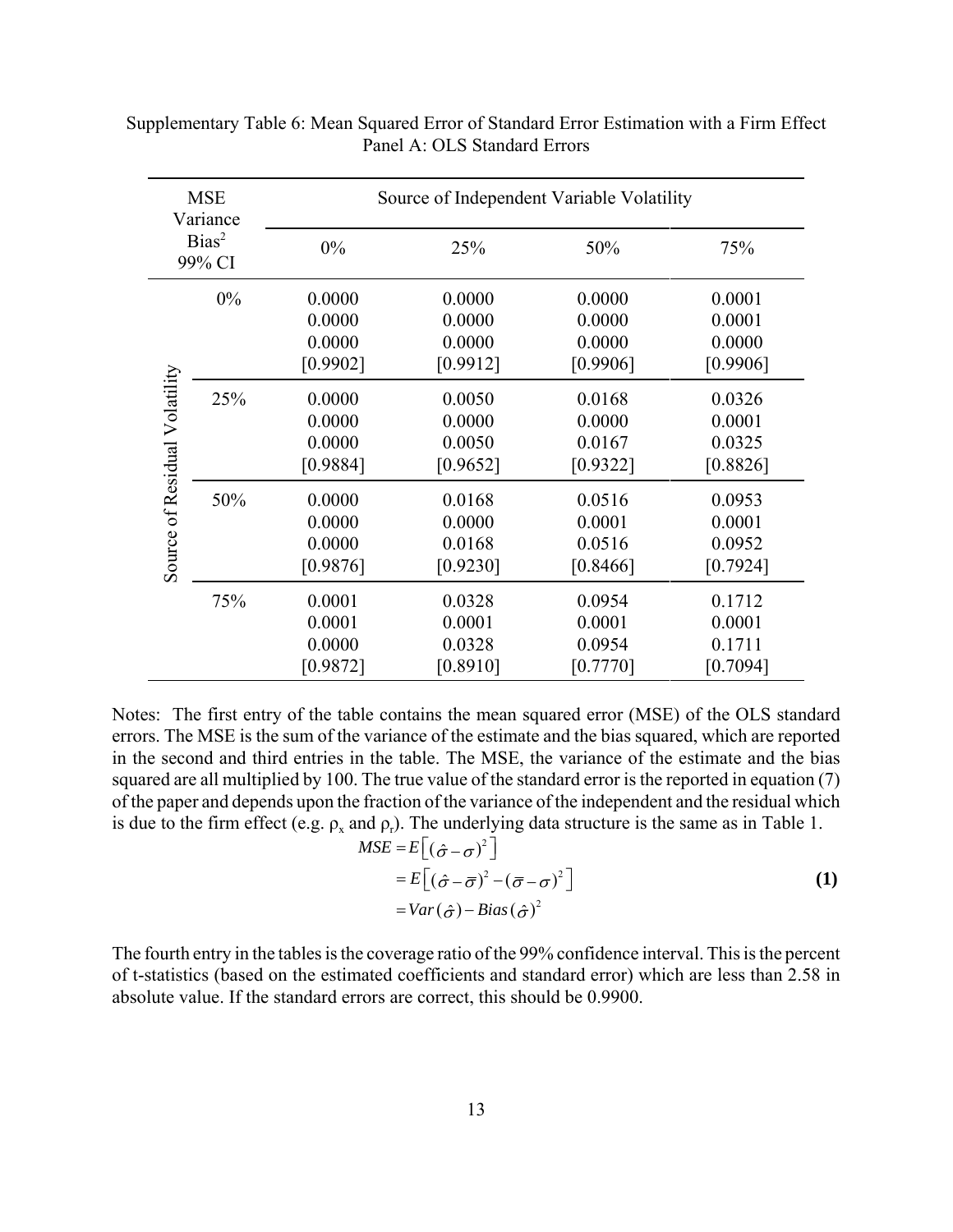| <b>MSE</b><br>Variance<br>$Bias^2$<br>99% CI |     | Source of Independent Variable Volatility |                                        |                                        |                                        |  |
|----------------------------------------------|-----|-------------------------------------------|----------------------------------------|----------------------------------------|----------------------------------------|--|
|                                              |     | $0\%$                                     | 25%                                    | 50%                                    | 75%                                    |  |
|                                              | 0%  | 0.0001<br>0.0001<br>0.0000<br>[0.9892]    | 0.0001<br>0.0001<br>0.0000<br>[0.9908] | 0.0002<br>0.0002<br>0.0000<br>[0.9904] | 0.0002<br>0.0002<br>0.0000<br>[0.9902] |  |
| Source of Residual Volatility                | 25% | 0.0001<br>0.0001<br>0.0000<br>[0.9880]    | 0.0003<br>0.0003<br>0.0000<br>[0.9936] | 0.0004<br>0.0004<br>0.0000<br>[0.9888] | 0.0006<br>0.0006<br>0.0000<br>[0.9882] |  |
|                                              | 50% | 0.0002<br>0.0002<br>0.0000<br>[0.9872]    | 0.0004<br>0.0004<br>0.0000<br>[0.9886] | 0.0007<br>0.0007<br>0.0000<br>[0.9912] | 0.0012<br>0.0012<br>0.0000<br>[0.9898] |  |
|                                              | 75% | 0.0002<br>0.0002<br>0.0000<br>[0.9872]    | 0.0007<br>0.0007<br>0.0000<br>[0.9886] | 0.0010<br>0.0010<br>0.0000<br>[0.9906] | 0.0016<br>0.0016<br>0.0000<br>[0.9888] |  |

Supplementary Table 6: Mean Squared Error of Standard Error Estimation with a Firm Effect Panel B: Clustered Standard Errors

Notes: The first entry of the table contains the mean squared error (MSE) of the standard errors clustered by firm. The MSE is the sum of the variance of the estimate and the bias squared, which are reported in the second and third entries in the table. The MSE, the variance of the estimate and the bias squared are all multiplied by 100. The true value of the standard error is the reported in equation (7) of the paper and depends upon the fraction of the variance of the independent and the residual which is due to the firm effect (e.g.  $\rho_x$  and  $\rho_r$ ). The underlying data structure is the same as in Table 1. The fourth entry in the tables is the coverage ratio of the 99% confidence interval. This is the percent of t-statistics (based on the estimated coefficients and standard error) which are less than 2.58 in absolute value. If the standard errors are correct, this should be 0.9900.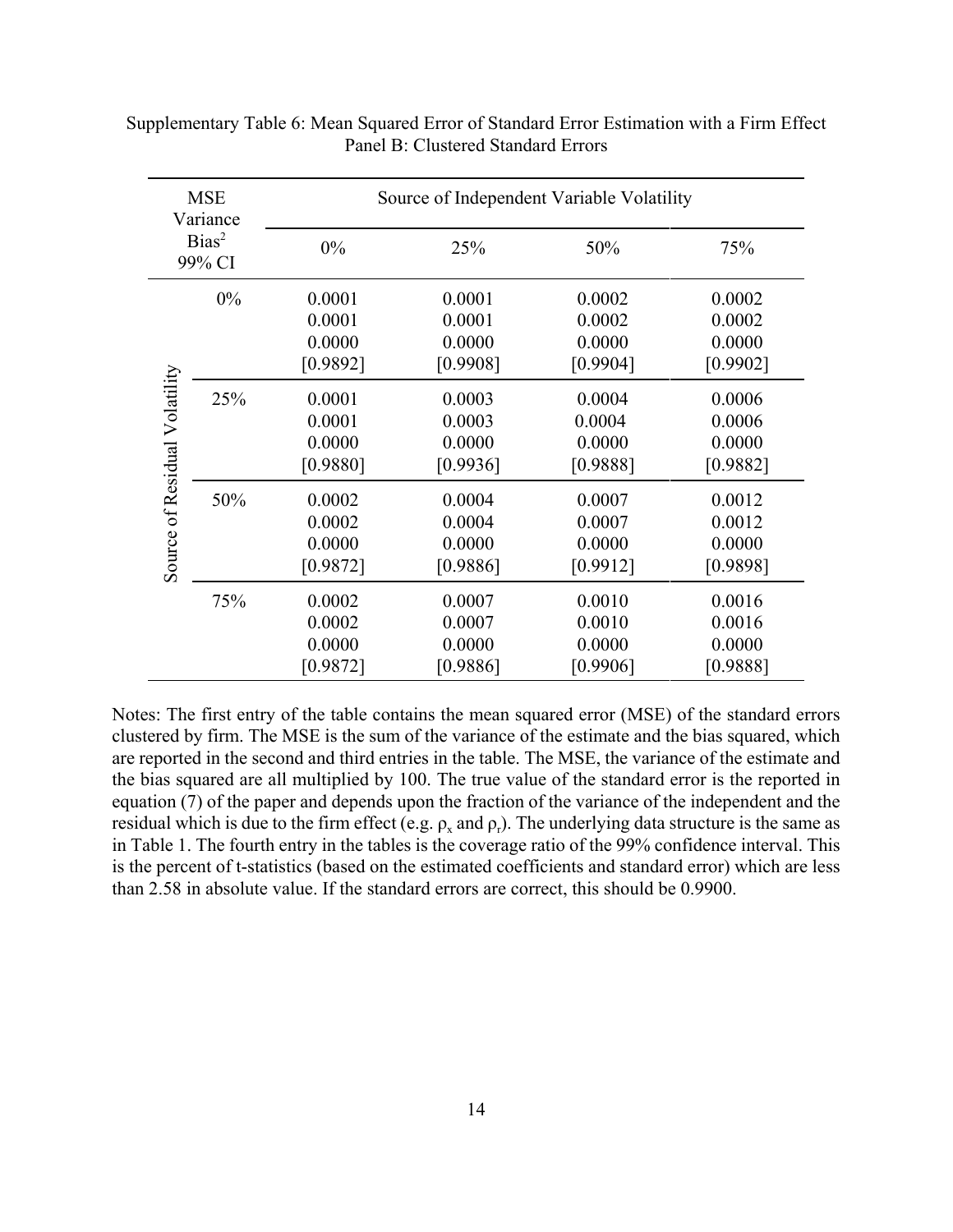| <b>MSE</b><br>Variance<br>$Bias^2$<br>99% CI |     | Source of Independent Variable Volatility |                                        |                                        |                                        |  |
|----------------------------------------------|-----|-------------------------------------------|----------------------------------------|----------------------------------------|----------------------------------------|--|
|                                              |     | $0\%$                                     | 25%                                    | 50%                                    | 75%                                    |  |
|                                              | 0%  | 0.0044<br>0.0044<br>0.0000<br>[0.9712]    | 0.0044<br>0.0043<br>0.0000<br>[0.9696] | 0.0044<br>0.0044<br>0.0000<br>[0.9764] | 0.0046<br>0.0046<br>0.0001<br>[0.9706] |  |
| Source of Residual Volatility                | 25% | 0.0044<br>0.0043<br>0.0001<br>[0.9664]    | 0.0112<br>0.0040<br>0.0073<br>[0.9242] | 0.0273<br>0.0038<br>0.0235<br>[0.8798] | 0.0492<br>0.0035<br>0.0456<br>[0.8082] |  |
|                                              | 50% | 0.0044<br>0.0044<br>0.0000<br>[0.9670]    | 0.0273<br>0.0039<br>0.0234<br>[0.8736] | 0.0773<br>0.0031<br>0.0742<br>[0.7540] | 0.1414<br>0.0028<br>0.1386<br>[0.6612] |  |
|                                              | 75% | 0.0044<br>0.0044<br>0.0000<br>[0.9690]    | 0.0502<br>0.0037<br>0.0465<br>[0.8222] | 0.1424<br>0.0029<br>0.1395<br>[0.6346] | 0.2656<br>0.0020<br>0.2636<br>[0.5006] |  |

Supplementary Table 6: Mean Squared Error of Standard Error Estimation with a Firm Effect Panel C: Fama-MacBeth Standard Errors

Notes: The first entry of the table contains the mean squared error (MSE) of the Fama-MacBeth standard errors. The MSE is the sum of the variance of the estimate and the bias squared, which are reported in the second and third entries in the table. The MSE, the variance of the estimate and the bias squared are all multiplied by 100. The true value of the standard error is the reported in equation (7) of the paper and depends upon the fraction of the variance of the independent and the residual which is due to the firm effect (e.g.  $\rho_x$  and  $\rho_y$ ). The underlying data structure is the same as Table 2 in the paper. The fourth entry in the tables is the coverage ratio of the 99% confidence interval. This is the percent of t-statistics (based on the estimated coefficients and standard error) which are less than 2.58 in absolute value. If the standard errors are correct, this should be 0.9900.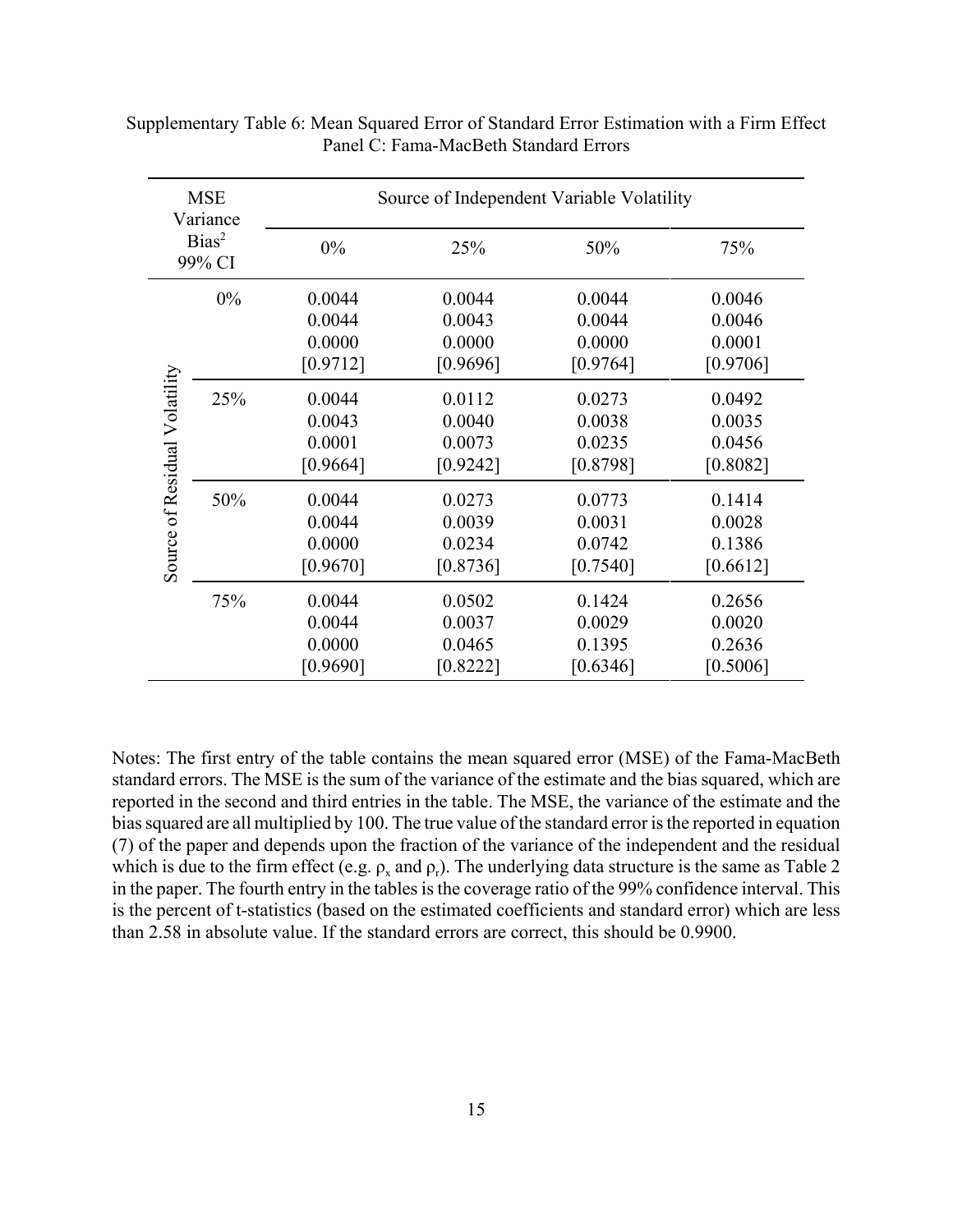| Avg $(\beta_{OLS})$<br>Std( $\beta_{OLS}$ )<br>Avg( $SE_{OLS}$ )<br>Avg $(SE_C)$<br>Avg( $SERT-NC$ )<br>Avg( $SERT-C$ ) | 100 Samples<br>Drawn | 1000 Samples<br>Drawn |
|-------------------------------------------------------------------------------------------------------------------------|----------------------|-----------------------|
|                                                                                                                         | 1.0002               | 1.0000                |
|                                                                                                                         | 0.0513               | 0.0518                |
|                                                                                                                         | 0.0283               | 0.0283                |
|                                                                                                                         | 0.0508               | 0.0508                |
|                                                                                                                         | 0.0282               | 0.0282                |
|                                                                                                                         | 0.0505               | 0.0505                |

Supplementary Table 7: Bootstrapped Standard Errors Estimates

The table contains estimates of the coefficient and standard errors based on 5,000 simulated panel data set each of which contains 500 firms and 10 years per firm. The independent variable and the residual are simulated as described in the paper (see equations 4 and 5). The firm effect in both the independent variable and the residual are assumed to The fraction of independent variable's and the residual's variance which is due to a firm specific component is assumed to be 50 percent. The first four entries are similar to Table 1. The first two entries are the average slope coefficient estimated by OLS and the standard deviation of this estimate. The third and fourth entry are the average OLS standard errors and the average standard error clustered by firm.

The last two entries contain bootstrapped standard errors. For each iteration, I drew 100 (column I) or 1000 (column II) additional samples, with replacement, from the 5,000 observations in the data set and then re-estimated the β. The boot strap standard error is the standard deviation across these 100 or 1,000 estimated βs. When drawing observations, they can be drawn one observation at a time (which assumes the observations are independent of each other) or one cluster (firm) at a time (which allows for within cluster correlation if it exists in the data). The fifth entry is the bootstrap standard error, when observations are drawn independently, and these are very close to the OLS standard errors. The sixth entry is the bootstrap standard error, when observations are drawn as a cluster (firm) and these are close to the standard errors clustered by firm.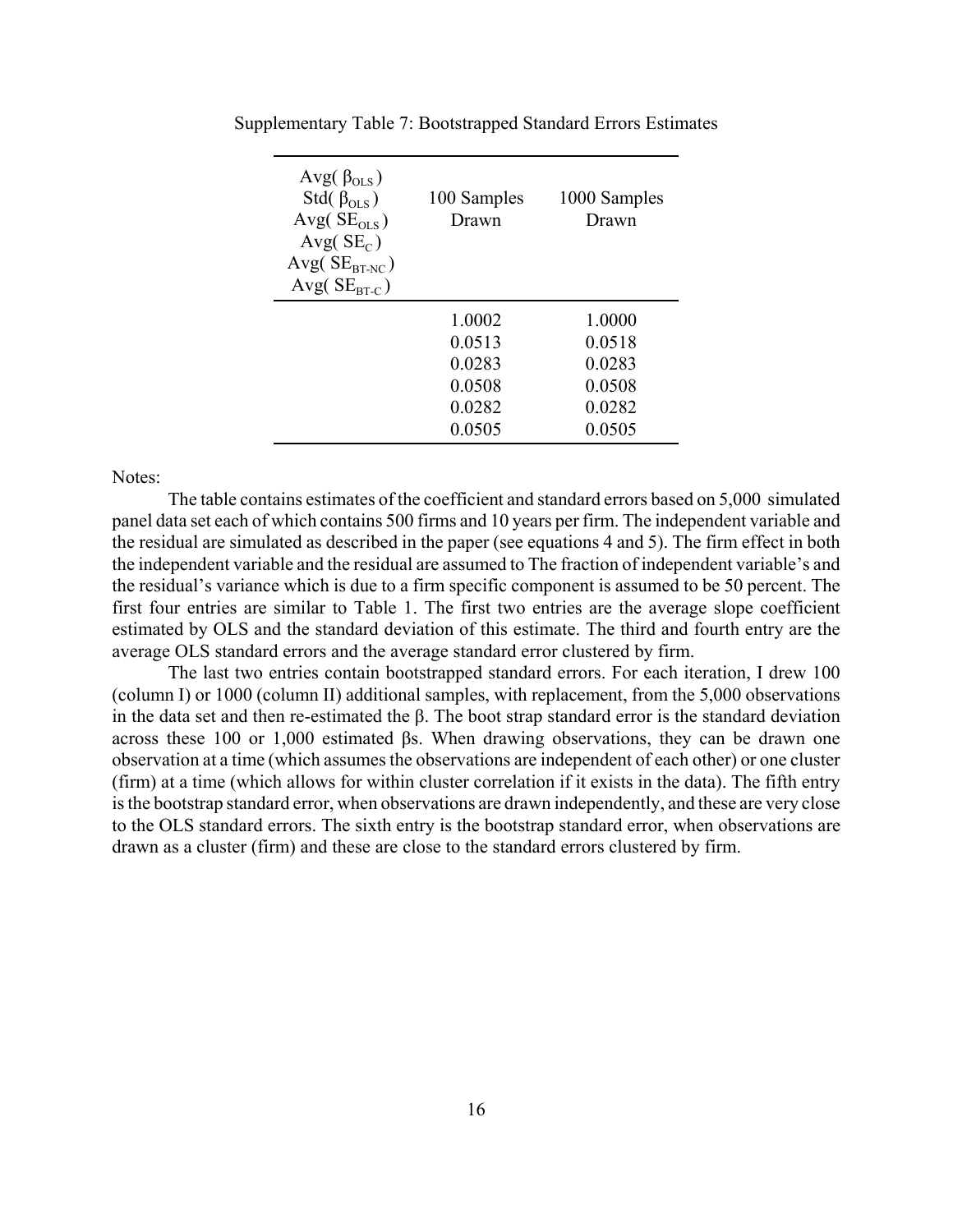|                                        | Avg $(\beta_{OLS})$           |                                      | Independent Variable Volatility from Firm Effect |          |                                                  |          |
|----------------------------------------|-------------------------------|--------------------------------------|--------------------------------------------------|----------|--------------------------------------------------|----------|
| Std( $\beta_{OLS}$ )<br>Avg( $SEOLS$ ) |                               |                                      |                                                  | 25%      | 25%                                              | 50%      |
|                                        | $\%$ Sig(T <sub>OLS</sub> )   |                                      |                                                  |          | Independent Variable Volatility from Time Effect |          |
|                                        | Avg $(SE_C)$<br>% Sig $(T_c)$ |                                      |                                                  | 25%      | 50%                                              | 25%      |
|                                        |                               |                                      |                                                  | 0.9997   | 1.0004                                           | 1.0004   |
|                                        | 25%                           |                                      | 25%                                              | 0.0407   | 0.0547                                           | 0.0489   |
|                                        |                               |                                      |                                                  | 0.0283   | 0.0347                                           | 0.0283   |
|                                        |                               |                                      |                                                  | [0.0754] | [0.0996]                                         | [0.1312] |
|                                        |                               |                                      |                                                  | 0.0400   | 0.0548                                           | 0.0489   |
|                                        |                               |                                      |                                                  | [0.0112] | [0.0100]                                         | [0.0084] |
| Residual Volatility from Firm Effect   |                               | Residual Volatility from Time Effect |                                                  | 1.0005   | 1.0015                                           | 0.9993   |
|                                        | 25%                           |                                      | 50%                                              | 0.0362   | 0.0515                                           | 0.0468   |
|                                        |                               |                                      |                                                  | 0.0231   | 0.0283                                           | 0.0231   |
|                                        |                               |                                      |                                                  | [0.1032] | [0.1542]                                         | [0.2116] |
|                                        |                               |                                      |                                                  | 0.0364   | 0.0508                                           | 0.0461   |
|                                        |                               |                                      |                                                  | [0.0104] | [0.0122]                                         | [0.0078] |
|                                        |                               |                                      |                                                  | 1.0002   | 1.0008                                           | 0.9994   |
|                                        | 50%                           |                                      | 25%                                              | 0.0493   | 0.0690                                           | 0.0631   |
|                                        |                               |                                      |                                                  | 0.0283   | 0.0347                                           | 0.0283   |
|                                        |                               |                                      |                                                  | [0.1382] | [0.1930]                                         | [0.2418] |
|                                        |                               |                                      |                                                  | 0.0490   | 0.0692                                           | 0.0630   |
|                                        |                               |                                      |                                                  | [0.0108] | [0.0120]                                         | [0.0128] |

Supplementary Table 8: Estimating Standard Errors with a Firm and Time Effect OLS and Clustered Standard Errors with Time Dummies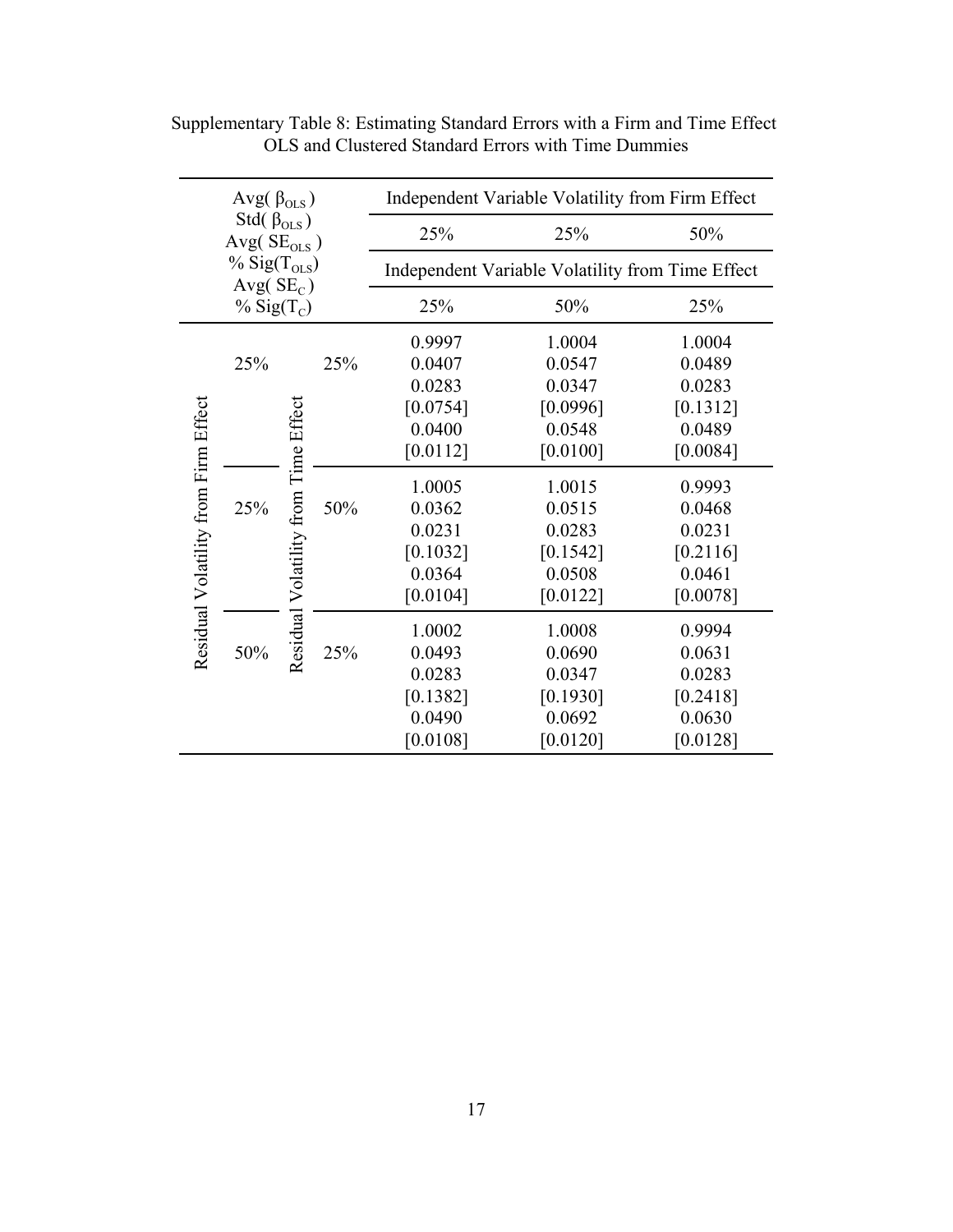The table contains estimates of the coefficient and standard errors based on 5,000 simulation of a panel data set with 5,000 observations. The true slope is 1, the standard deviation of the independent variable is 1 and the standard deviation of the error term is 2. Each data set contains both a fixed firm and a time effect. Each regression includes a full set of time dummies. The proportion of the variance of the independent variable and the residual which is due to the firm effect is either 25 or 50 percent. The proportion which is due to the time effect is also 25 or 50 percent. For example, in the bottom left cell 25 percent of the variability in the independent variable is from the firm effect and 25 percent is from the time effect. 50 percent of the variability of the residual is from the firm effect and 25 percent is from the time effect. Each cell contains the average estimated slope coefficient from OLS and the standard deviation of this estimate. This is the true standard error of the estimated coefficient. The third entry is the average standard error estimated from OLS. The percent of OLS t-statistics which are significant at the one percent level (e.g. t>2.58) is reported in square brackets. The fifth entry is the average standard error clustered by firm (i.e. accounts for the possible correlation between observations of the same firm in different years). The percent of clustered t-statistics which are significant at the one percent level (e.g.  $t > 2.58$ ) is reported in square brackets. Each regression includes nine year dummies.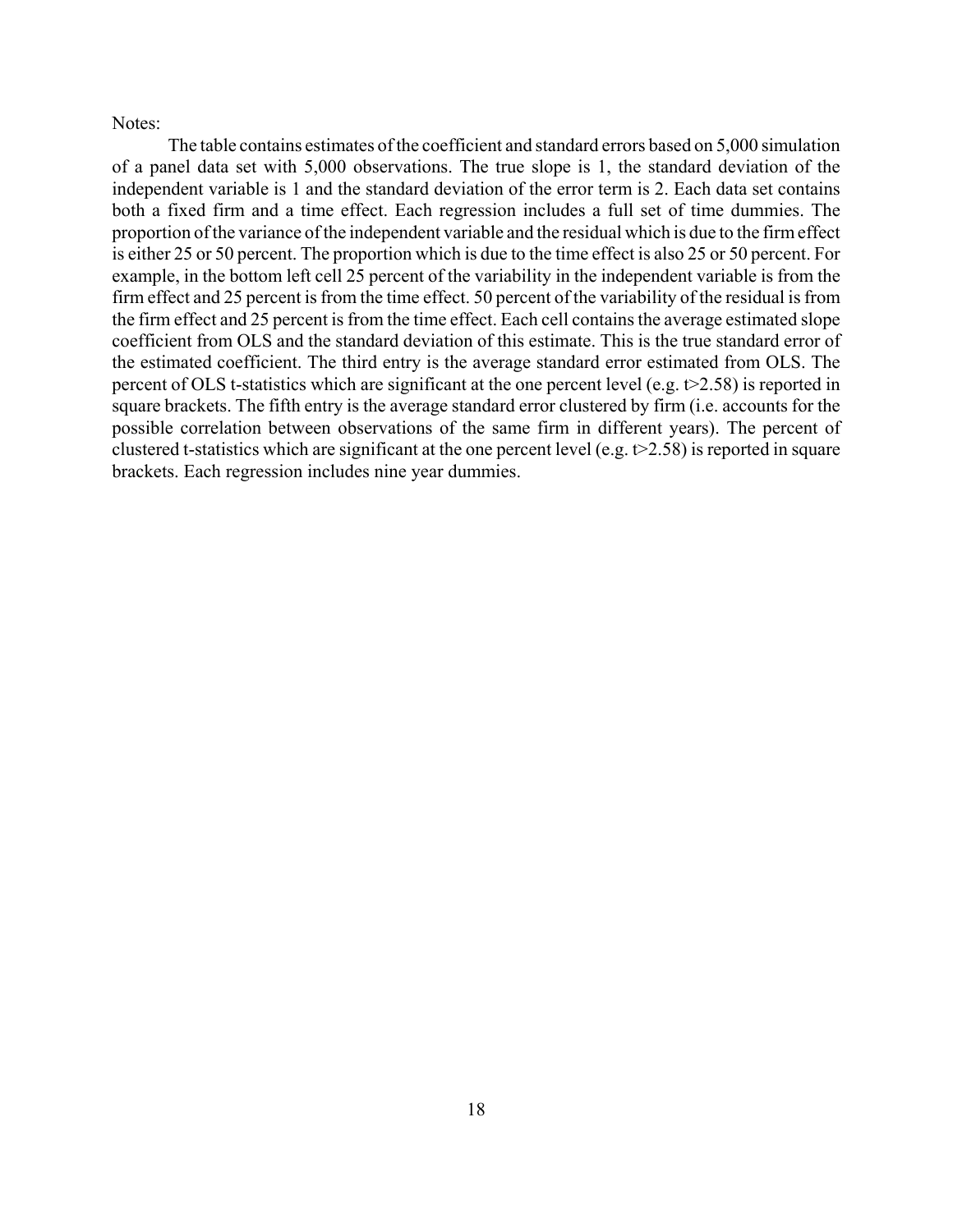|                                      | Avg $(\beta_{FM})$<br>Std( $\beta_{FM}$ ) |          |     | Independent Variable Volatility from Firm Effect |                                                  |          |  |
|--------------------------------------|-------------------------------------------|----------|-----|--------------------------------------------------|--------------------------------------------------|----------|--|
|                                      |                                           |          |     | 25%                                              | 25%                                              | 50%      |  |
|                                      | Avg( $SE_{FM}$ )                          |          |     |                                                  | Independent Variable Volatility from Time Effect |          |  |
|                                      | $\%$ Sig(T <sub>FM</sub> )                |          |     | 25%                                              | 50%                                              | 25%      |  |
|                                      |                                           |          |     | 0.9997                                           | 1.0004                                           | 1.0004   |  |
| Residual Volatility from Firm Effect | 25%                                       |          | 25% | 0.0407                                           | 0.0547                                           | 0.0489   |  |
|                                      |                                           |          |     | 0.0258                                           | 0.0309                                           | 0.0243   |  |
|                                      |                                           |          |     | [0.1290]                                         | [0.1698]                                         | [0.2210] |  |
|                                      | Volatility from Time Effect<br>25%        |          | 50% | 1.0005                                           | 1.0015                                           | 0.9993   |  |
|                                      |                                           |          |     | 0.0362                                           | 0.0515                                           | 0.0469   |  |
|                                      |                                           |          |     | 0.0206                                           | 0.0239                                           | 0.0185   |  |
|                                      |                                           |          |     | [0.1626]                                         | [0.2502]                                         | [0.3346] |  |
|                                      |                                           |          |     | 1.0002                                           | 1.0008                                           | 0.9994   |  |
|                                      | 50%                                       |          | 25% | 0.0493                                           | 0.0691                                           | 0.0632   |  |
|                                      |                                           | Residual |     | 0.0244                                           | 0.0275                                           | 0.0206   |  |
|                                      |                                           |          |     | [0.2160]                                         | [0.3138]                                         | [0.4032] |  |

Supplementary Table 9: Estimating Standard Errors with a Firm and Time Effect Fama-MacBeth Standard Errors

The table contains estimates of the coefficient and standard errors based on 5,000 simulation of a panel data set with 5,000 observations (500 firms and 10 years per firm). The true slope coefficient is 1, the standard deviation of the independent variable is 1 and the standard deviation of the error term is 2. Each data set contains both a fixed firm and a time effect. The proportion of the variance of the independent variable and the residual which is due to the firm effect is either 25 or 50 percent. The proportion which is due to the time effect is also 25 or 50%. For example, in the bottom left cell 25 percent of the variability in the independent variable is from the firm effect and 25 percent is from the time effect. 50 percent of the variability of the residual is from the firm effect and 25 percent is from the time effect. The first entry in each cell is the average estimated slope coefficient based on a Fama-MacBeth estimation (e.g. the regression is run for each of the 10 years and the estimate is the average of the 10 estimated slope coefficients). The second entry is the standard deviation of this coefficient. This is the true standard error of the Fama-MacBeth coefficient. The third entry is the average standard error estimated by the Fama-MacBeth procedure (e.g. equation 9). The percent of Fama-MacBeth t-statistics which are significant at the one percent level (e.g. t>2.58) is reported in square brackets.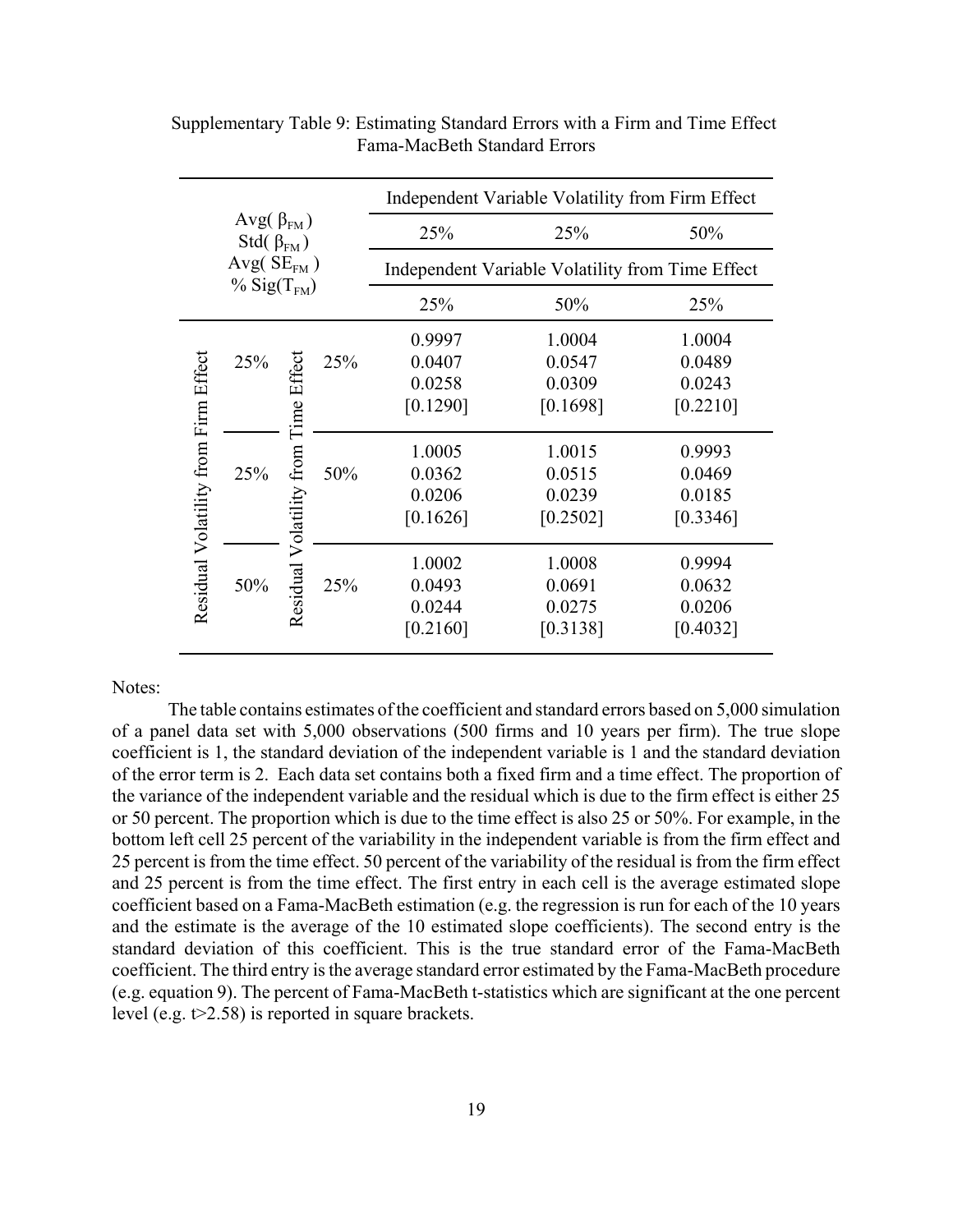| Avg( $\beta_{FM}$ )<br>Std( $\beta_{FM}$ )<br>Avg( $SE_{FM}$ )<br>$\%$ Sig(T <sub>FM</sub> ) |     | Source of Independent Variable Volatility |                                        |                                        |                                        |
|----------------------------------------------------------------------------------------------|-----|-------------------------------------------|----------------------------------------|----------------------------------------|----------------------------------------|
|                                                                                              |     | $0\%$                                     | 25%                                    | 50%                                    | 75%                                    |
| Source of Residual Volatility                                                                | 0%  | 1.0011<br>0.0335<br>0.0338<br>[0.0094]    | 1.0001<br>0.0396<br>0.0390<br>[0.0116] | 1.0004<br>0.0479<br>0.0477<br>[0.0096] | 1.0004<br>0.0679<br>0.0676<br>[0.0082] |
|                                                                                              | 25% | 1.0009<br>0.0294<br>0.0293<br>[0.0096]    | 0.9997<br>0.0332<br>0.0338<br>[0.0072] | 1.0001<br>0.0413<br>0.0414<br>[0.0100] | 1.0004<br>0.0580<br>0.0585<br>[0.0080] |
|                                                                                              | 50% | 1.0006<br>0.0235<br>0.0239<br>[0.0080]    | 1.0003<br>0.0275<br>0.0276<br>[0.0096] | 0.9996<br>0.0345<br>0.0338<br>[0.0124] | 0.9989<br>0.0474<br>0.0477<br>[0.0106] |
|                                                                                              | 75% | 1.0002<br>0.0167<br>0.0169<br>[0.0088]    | 1.0002<br>0.0193<br>0.0195<br>[0.0100] | 1.0003<br>0.0243<br>0.0239<br>[0.0108] | 1.0005<br>0.0336<br>0.0337<br>[0.0102] |

Supplementary Table 10: Fama-MacBeth Standard Errors by Year (Average of Time Series Regression Coefficients)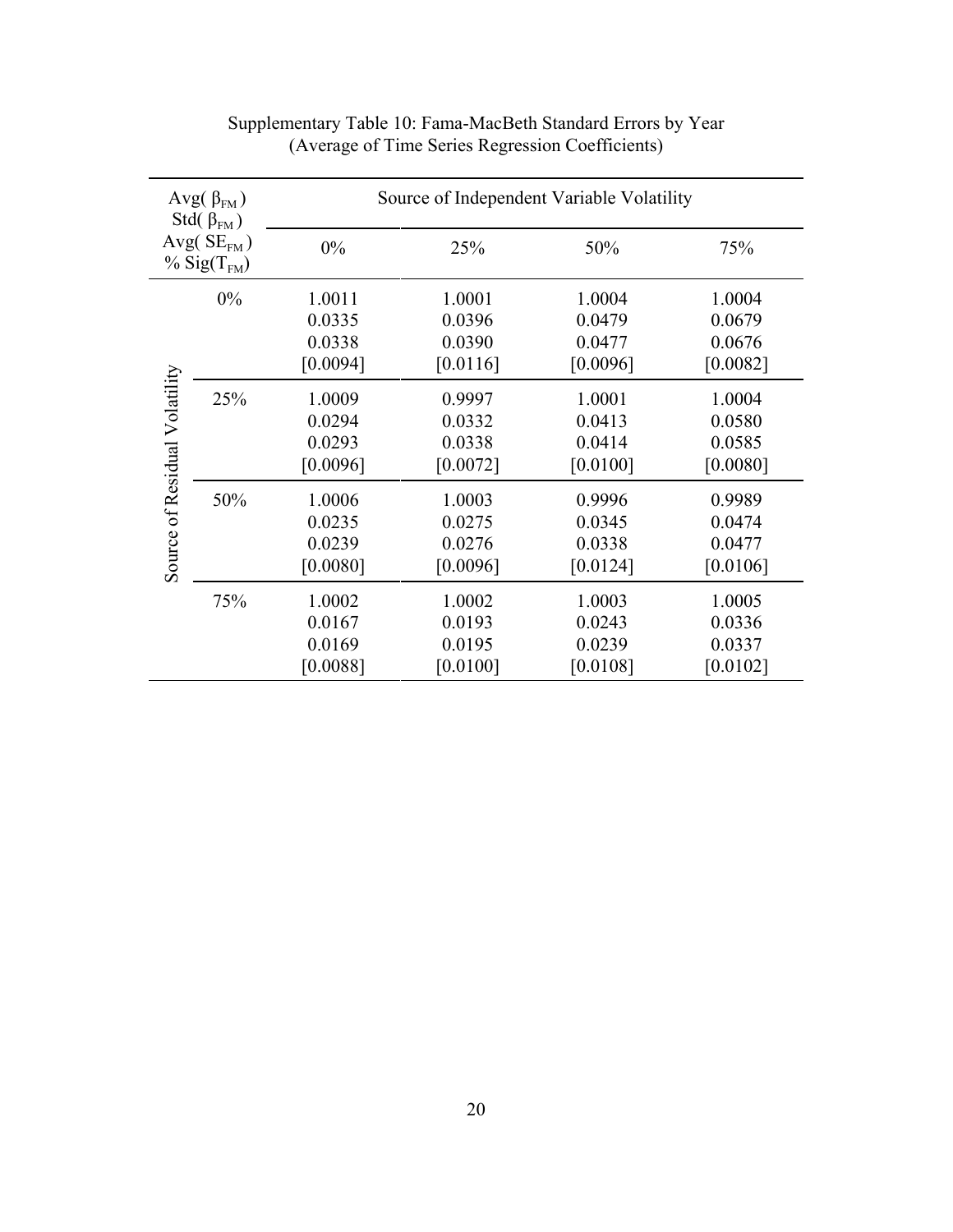The table contains estimates of the Fama-MacBeth coefficient and standard errors based on 5000 simulation of a panel data set (10 years per firm and 500 firms). The true slope coefficient is 1, the standard deviation of the independent variable is 1 and the standard deviation of the error term is 2. The fraction of the residual variance which is due to a firm specific component is varied across the rows of the table and varies from 0% (no firm effect) to 75%. The fraction of the independent variable's variance which is due to a firm specific component is varied across the columns of the table and varies from 0% (no firm effect) to 75%. The first entry is the average estimated slope coefficient based on a Fama-MacBeth estimation. However these are not traditional Fama-MacBeth estimates. To calculate the coefficient and standard error estimates, I ran a time series regression for each of the 500 firms and then took the average of the 500 slope coefficient as an estimate of the slope. The second entry is the standard deviation of this coefficient estimated. This is the true standard error of the Fama-MacBeth coefficient. The third entry is the standard error estimated by the Fama-MacBeth procedure. This is the standard deviation of the 500 time series slope coefficients. The percent of Fama-MacBeth t-statistics which are significant at the one percent level  $(e.g.|t|>2.58)$  is reported in square brackets.

There are two things to note. First, in the presence of a firm effect, Fama-MacBeth regressions by firm produces correct standard errors and correctly sized confidence intervals. Second, the true standard error (efficiency of Fama-MacBeth) changes across the cells of the table. As you increase the residual volatility due to the firm effect and/or decrease the independent variability due to the firm effect, the volatility of the Fama-MacBeth slope coefficients increases.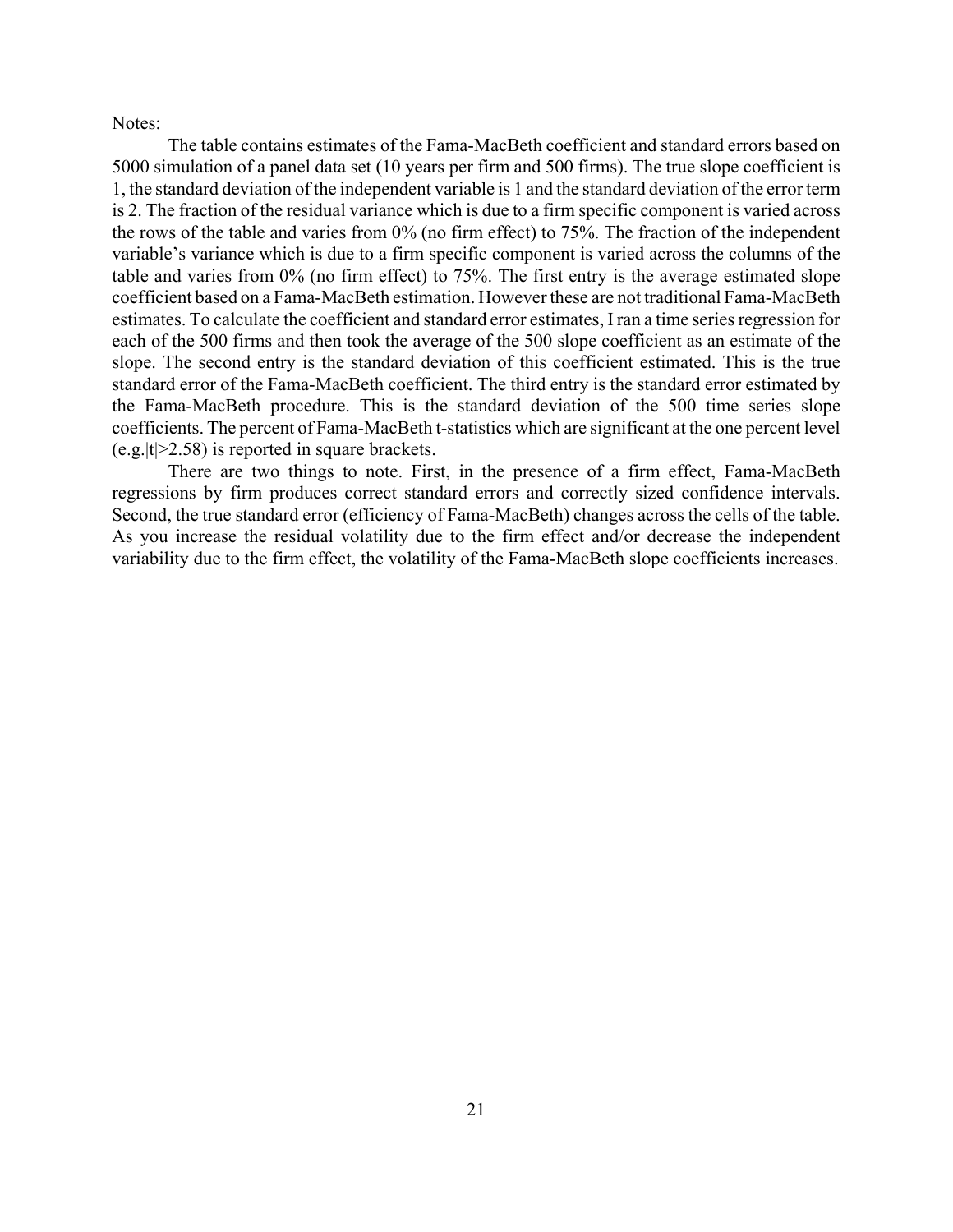| Avg $(\beta_{OLS})$<br>Std( $\beta_{OLS}$ )<br>Avg( $SE_{OLS}$ )<br>$\%$ Sig(T <sub>OLS</sub> )<br>Avg $(SE_C)$<br>% Sig $(T_c)$ | I           | $\mathbf{I}$ | III       | IV          |
|----------------------------------------------------------------------------------------------------------------------------------|-------------|--------------|-----------|-------------|
| $\rho_X / \rho_{\varepsilon}$                                                                                                    | 0.25 / 0.25 | 0.00 / 0.00  | 0.25/0.25 | 0.50 / 0.50 |
| $\varphi_X / \varphi_{\varepsilon}$                                                                                              | 0.00 / 0.00 | 0.75/0.75    | 0.75/0.75 | 0.50 / 0.50 |
| <b>OLS</b>                                                                                                                       | 1.0002      | 1.0002       | 0.9978    | 1.0042      |
|                                                                                                                                  | 0.1098      | 0.0526       | 0.1253    | 0.2224      |
|                                                                                                                                  | 0.0283      | 0.0283       | 0.0283    | 0.0282      |
|                                                                                                                                  | [0.5092]    | [0.1634]     | [0.5646]  | [0.7446]    |
|                                                                                                                                  | 0.1035      | 0.0524       | 0.1157    | 0.2028      |
|                                                                                                                                  | [0.0228]    | [0.0190]     | [0.0280]  | [0.0334]    |
| OLS with                                                                                                                         | 1.0008      | 1.0001       | 0.9999    | 1.0000      |
| time dummies                                                                                                                     | 0.0284      | 0.0529       | 0.0531    | 0.0365      |
|                                                                                                                                  | 0.0283      | 0.0284       | 0.0283    | 0.0283      |
|                                                                                                                                  | [0.0100]    | [0.1686]     | [0.1682]  | [0.0466]    |
|                                                                                                                                  | 0.0279      | 0.0525       | 0.0525    | 0.0360      |
|                                                                                                                                  | [0.0214]    | [0.0182]     | [0.0170]  | [0.0190]    |

Supplementary Table 11: Estimated Standard Errors with a Non-Fixed Time Effect Panel A: OLS and Clustered Standard Errors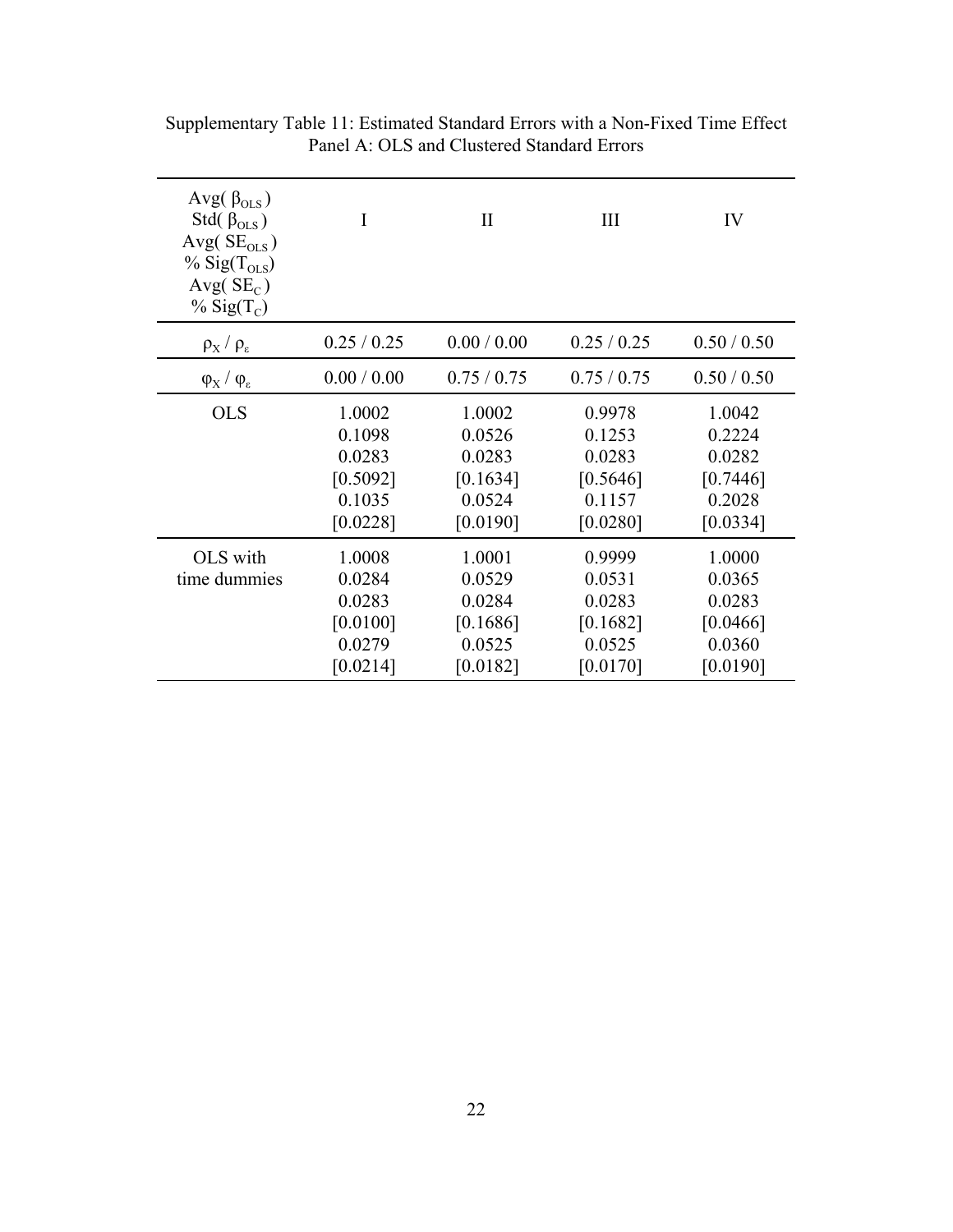| $Avg(\beta_{FM})$<br>$Std(\beta_{FM})$<br>$Avg(SE_{FM})$<br>$\%$ Sig(T <sub>FM</sub> )<br>$Avg(SEFM-AR1)$<br>$\%$ Sig(TFM-AR1) | I                                                            | $\mathbf{I}$                                                 | Ш                                                            | IV                                                           |
|--------------------------------------------------------------------------------------------------------------------------------|--------------------------------------------------------------|--------------------------------------------------------------|--------------------------------------------------------------|--------------------------------------------------------------|
| $\rho_{\rm X}/\rho_{\rm g}$                                                                                                    | 0.25/0.25                                                    | 0.00 / 0.00                                                  | 0.25/0.25                                                    | 0.50 / 0.50                                                  |
| $\varphi_{X}$ / $\varphi_{\varepsilon}$                                                                                        | 0.00 / 0.00                                                  | 0.75/0.75                                                    | 0.75/0.75                                                    | 0.50 / 0.50                                                  |
| Fama-MacBeth                                                                                                                   | 1.0008<br>0.0285<br>0.0280<br>[0.0218]<br>0.0271<br>[0.0424] | 1.0001<br>0.0531<br>0.0526<br>[0.0192]<br>0.0510<br>[0.0348] | 0.9999<br>0.0532<br>0.0526<br>[0.0184]<br>0.0513<br>[0.0380] | 1.0000<br>0.0366<br>0.0361<br>[0.0184]<br>0.0349<br>[0.0338] |
| Avg(1 <sup>st</sup> order)<br>auto-correlation)                                                                                | $-0.0558$                                                    | $-0.0546$                                                    | $-0.0504$                                                    | $-0.0558$                                                    |

Panel B: Fama-MacBeth Standard Errors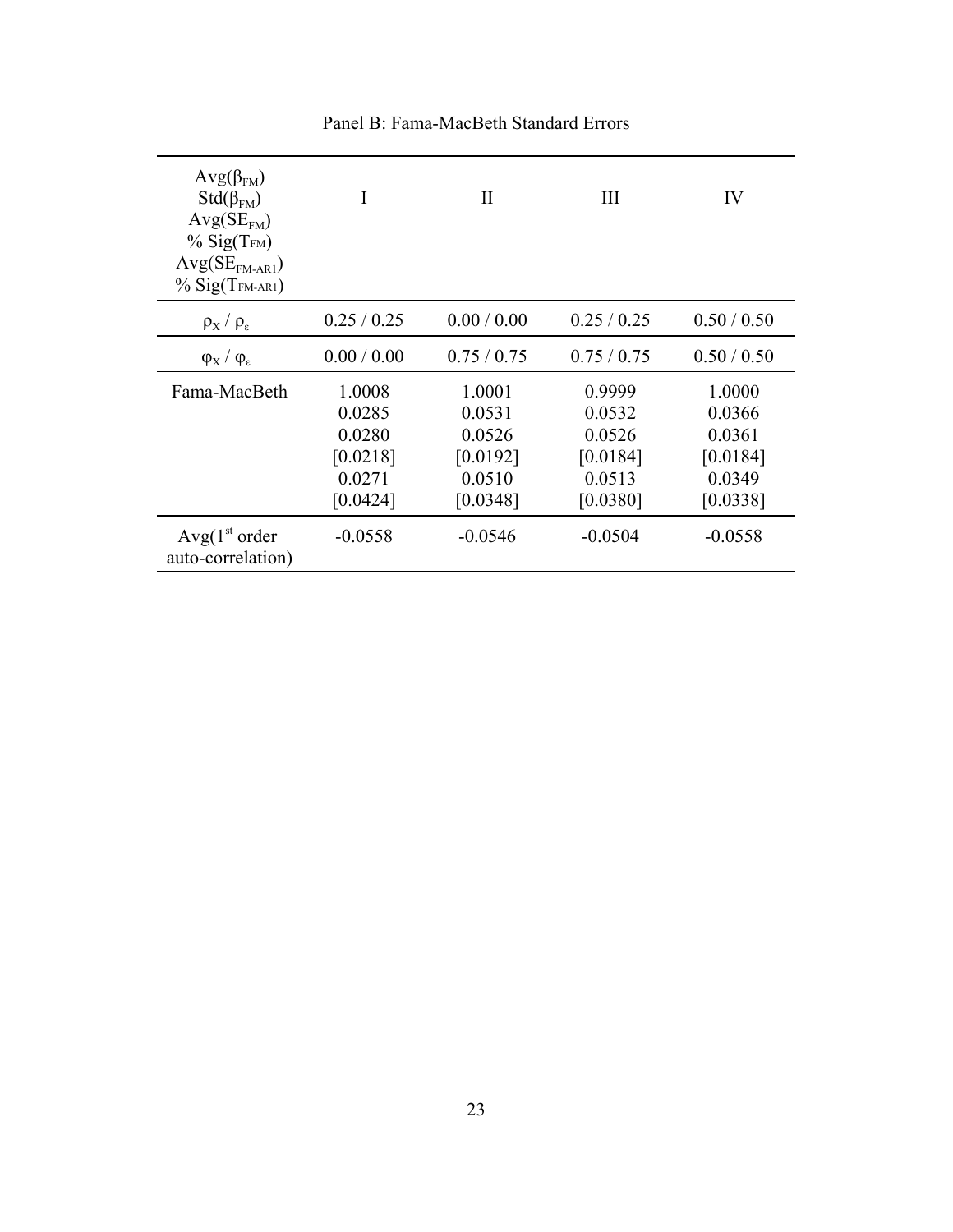This table has the same structure as Table 5 in the paper. However, this data is generated with a time effect which is potentially non-fixed. Each simulation contains 500 firms and 20 years of data per firm. Column I is a fixed time effect, which is the same data structure as I used in Table 3 and 4. Column II allows the residuals (and independent variable) to be correlated for observations of the same firm, but the correlation dies off as the firms become more distant from each other (e.g., Corr[  $\varepsilon_{i}$ ,  $\varepsilon_{k}$  t ] =  $\rho^{i-k}$ ). This is what I call a non-fixed or temporary time effect. Column III and IV are combinations of the fixed and temporary time effect.

Panel A: Since the dependence is in the time dimension, the standard errors are clustered by year. The intuition is the same as in the original Table 5. Time dummies fully account for the dependence when the time effect is fixed (column I). When it is not (columns II-IV), clustering is necessary in addition to inclusion of the time dummies. The efficiency of the OLS estimates improves when there is a fixed time component (columns I, III, and IV), although this is not always true.

Panel B: Fama-MacBeth was designed to account for a time effect, whether fixed or not. does well with this kind of data structure. Consistent with this intuition, the Fama-MacBeth standard errors are unbiased and produced correctly sized confidence intervals. The first-order correction creates a small bias in the standard error since the first order auto-correlation (within firm) should be zero but is estimated to be negative in sample due to a small sample bias.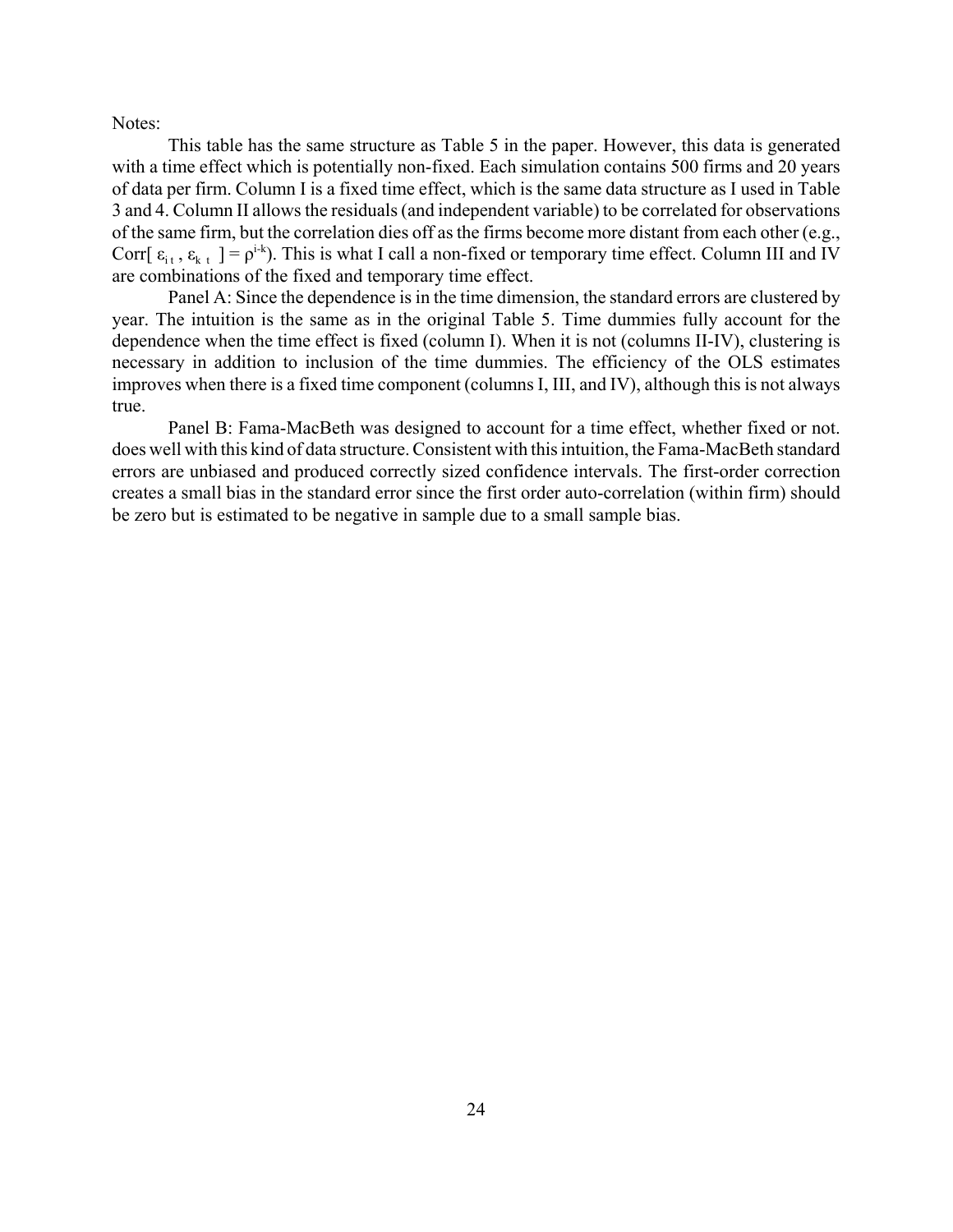| Avg $(\beta_{OLS})$<br>Std( $\beta_{OLS}$ )<br>Avg( $SEOLS$ )<br>$% Sig(T_{OLS})$<br>Avg $(SE_C)$<br>% Sig $(T_c)$ |     | Source of Independent Variable Volatility                    |                                                              |                                                              |                                                              |
|--------------------------------------------------------------------------------------------------------------------|-----|--------------------------------------------------------------|--------------------------------------------------------------|--------------------------------------------------------------|--------------------------------------------------------------|
|                                                                                                                    |     | 0%                                                           | 25%                                                          | 50%                                                          | 75%                                                          |
| Source of Residual Volatility                                                                                      | 0%  | 1.0004<br>0.0286<br>0.0283<br>[0.0098]<br>0.0282<br>[0.0098] | 1.0002<br>0.0281<br>0.0283<br>[0.0078]<br>0.0282<br>[0.0078] | 1.0000<br>0.0280<br>0.0283<br>[0.0090]<br>0.0282<br>[0.0104] | 0.9991<br>0.0281<br>0.0284<br>[0.0094]<br>0.0282<br>[0.0116] |
|                                                                                                                    | 25% | 1.0004<br>0.0289<br>0.0283<br>[0.0116]<br>0.0282<br>[0.0118] | 0.9993<br>0.0400<br>0.0283<br>[0.0698]<br>0.0394<br>[0.0118] | 1.0012<br>0.0491<br>0.0283<br>[0.1386]<br>0.0480<br>[0.0134] | 1.0009<br>0.0554<br>0.0284<br>[0.1894]<br>0.0553<br>[0.0132] |
|                                                                                                                    | 50% | 0.9998<br>0.0280<br>0.0283<br>[0.0070]<br>0.0281<br>[0.0084] | 1.0005<br>0.0483<br>0.0283<br>[0.1336]<br>0.0480<br>[0.0104] | 1.0009<br>0.0628<br>0.0282<br>[0.2456]<br>0.0617<br>[0.0124] | 1.0001<br>0.0739<br>0.0283<br>[0.3216]<br>0.0729<br>[0.0138] |
|                                                                                                                    | 75% | 1.0003<br>0.0280<br>0.0282<br>[0.0094]<br>0.0281<br>[0.0096] | 1.0010<br>0.0559<br>0.0283<br>[0.1880]<br>0.0553<br>[0.0116] | 0.9998<br>0.0725<br>0.0283<br>[0.3110]<br>0.0729<br>[0.0110] | 0.9996<br>0.0890<br>0.0283<br>[0.4170]<br>0.0873<br>[0.0108] |

Supplementary Table 12: Estimating Standard Errors with an Unbalanced Panel OLS and Clustered Standard Errors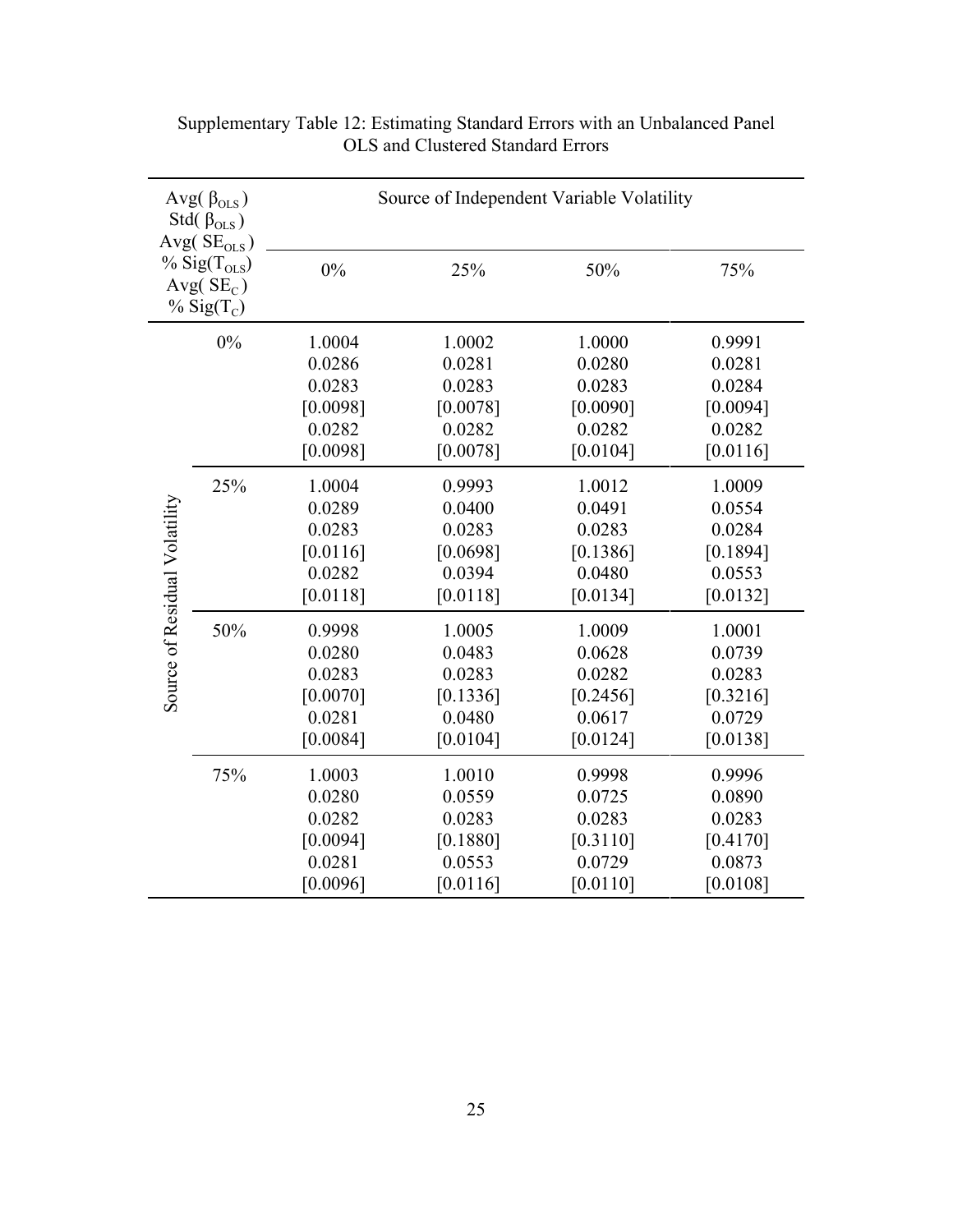The table contains estimates of the coefficient and standard errors based on 5,000 simulated panel data set each of which contains 500 firms, but in this case the panel is unbalanced. Half of the firms have 2 years of data and half of the firms have 18 years of data (10 years per firm on average). The independent variable and the residual are simulated as described in the paper (see equations 4 and 5). The fraction of X's variance which is due to a firm specific component  $[Var(\mu)/Var(X)]$ varies across the columns of the table from 0 percent (no firm effect) to 75 percent and the fraction of the residual variance which is due to a firm specific component  $[Var(y)/Var(\varepsilon)]$  varies across the rows of the table from 0 percent (no firm effect) to 75 percent. Each cell contains the average slope coefficient estimated by OLS and the standard deviation of this estimate. This is the true standard error of the estimated coefficient. The third entry is the average standard error estimated by OLS. The percent of OLS t-statistics which are significant at the one percent level (e.g.  $|t| > 2.58$ ) is reported in square brackets. The fifth entry is the average standard error clustered by firm (i.e. accounts for the possible correlation between observations of the same firm in different years). The percent of clustered t-statistics which are significant at the one percent level is reported in square brackets.

The results in this table are broadly similar to the results in Table 1, with one notable exception. The true standard deviation and the bias in the standard deviation are larger when the panel is unbalanced (Table S12) than when the panel is balanced (Table 1). This is because the true standard error and the standard error estimated by clustering is a function of the variance of the number of years per firm (see Moulton, 1986).

$$
AVar\left[\hat{\beta}_{OLS} - \beta\right] = \frac{\sigma_{\varepsilon}^2}{\sigma_X^2 NT}\left(1 + \left[\frac{Var(T)}{Avg(T)} + Avg(T) - 1\right]\rho_X \rho_{\varepsilon}\right) \tag{2}
$$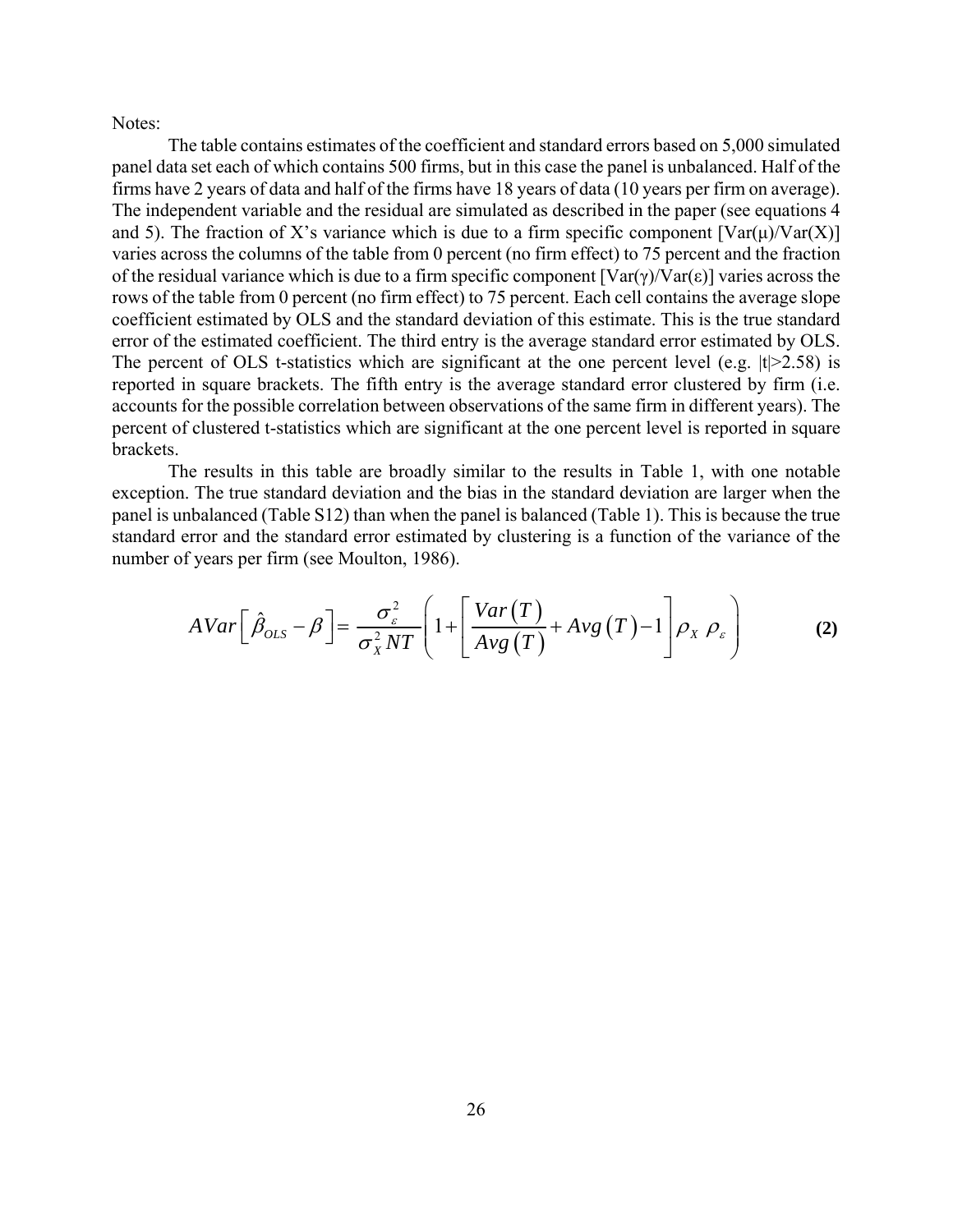| Avg( $\beta_{FM}$ )<br>Std( $\beta_{FM}$ )<br>Avg( $SE_{FM}$ )<br>$\%$ Sig(T <sub>FM</sub> ) |     | Source of Independent Variable Volatility |                                        |                                        |                                        |
|----------------------------------------------------------------------------------------------|-----|-------------------------------------------|----------------------------------------|----------------------------------------|----------------------------------------|
|                                                                                              |     | $0\%$                                     | 25%                                    | 50%                                    | 75%                                    |
| Source of Residual Volatility                                                                | 0%  | 1.0003<br>0.0295<br>0.0288<br>[0.0174]    | 1.0000<br>0.0290<br>0.0287<br>[0.0160] | 1.0000<br>0.0289<br>0.0287<br>[0.0170] | 0.9990<br>0.0288<br>0.0287<br>[0.0192] |
|                                                                                              | 25% | 1.0006<br>0.0296<br>0.0287<br>[0.0210]    | 0.9999<br>0.0415<br>0.0280<br>[0.0986] | 1.0012<br>0.0512<br>0.0270<br>[0.1876] | 1.0010<br>0.0579<br>0.0260<br>[0.2538] |
|                                                                                              | 50% | 1.0000<br>0.0289<br>0.0286<br>[0.0196]    | 1.0005<br>0.0503<br>0.0270<br>[0.1782] | 1.0010<br>0.0659<br>0.0251<br>[0.3326] | 1.0001<br>0.0773<br>0.0230<br>[0.4524] |
|                                                                                              | 75% | 1.0002<br>0.0290<br>0.0286<br>[0.0210]    | 1.0012<br>0.0584<br>0.0260<br>[0.2578] | 0.9996<br>0.0759<br>0.0230<br>[0.4412] | 0.9995<br>0.0930<br>0.0197<br>[0.5874] |

Supplementary Table 13: Estimating Standard Errors with an Unbalanced Panel Fama-MacBeth Standard Errors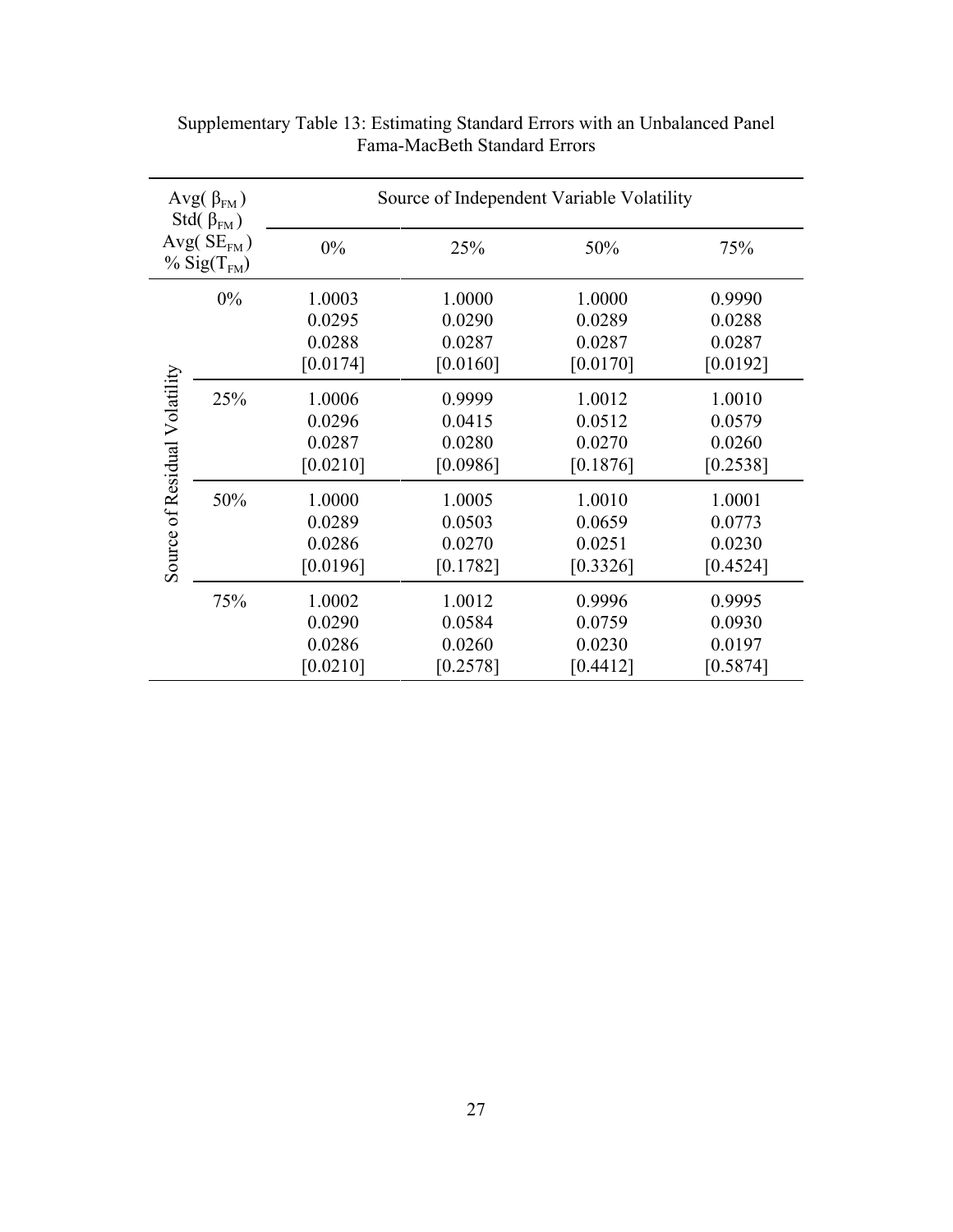The table contains estimates of the coefficient and standard errors based on 5,000 simulated panel data set each of which contains 500 firms but the panel is unbalanced. Half of the firms have 2 years of data and half of the firms have 18 years of data (10 years per firm on average). The independent variable and the residual are simulated as described in the paper (see equations 4 and 5). The fraction of X's variance which is due to a firm specific component  $[Var(\mu)/Var(X)]$  varies across the columns of the table from 0 percent (no firm effect) to 75 percent and the fraction of the residual variance which is due to a firm specific component  $[Var(y)/Var(\varepsilon)]$  varies across the rows of the table from 0 percent (no firm effect) to 75 percent. The first entry is the average slope coefficient based on a Fama-MacBeth estimation (e.g. a regression is run for each of the 10 years and the estimate is the average of the 10 estimated slope coefficients). The second entry is the standard deviation of the coefficient estimated by Fama-MacBeth. This is the true standard error of the Fama-MacBeth coefficient. The third entry is the average standard error estimated by Fama-MacBeth (see equation 9). The percent of Fama-MacBeth t-statistics which are significant at the one percent level (e.g.  $|t| > 2.58$ ) is reported in square brackets.

The Fama-MacBeth standard errors are biased in the presence of a firm effect, but when the panel is unbalanced the bias is greater. Compare the results in this table (unbalanced panel) to Table 2 (balance panel). For example when 75 percent of the variability in both the residual and the independent variable comes from the firm effect, 50 percent of the t-statistics are statistically significant at the one percent level when the panel is balanced, but 59 percent of the t-statistics are statistically significant in this table.